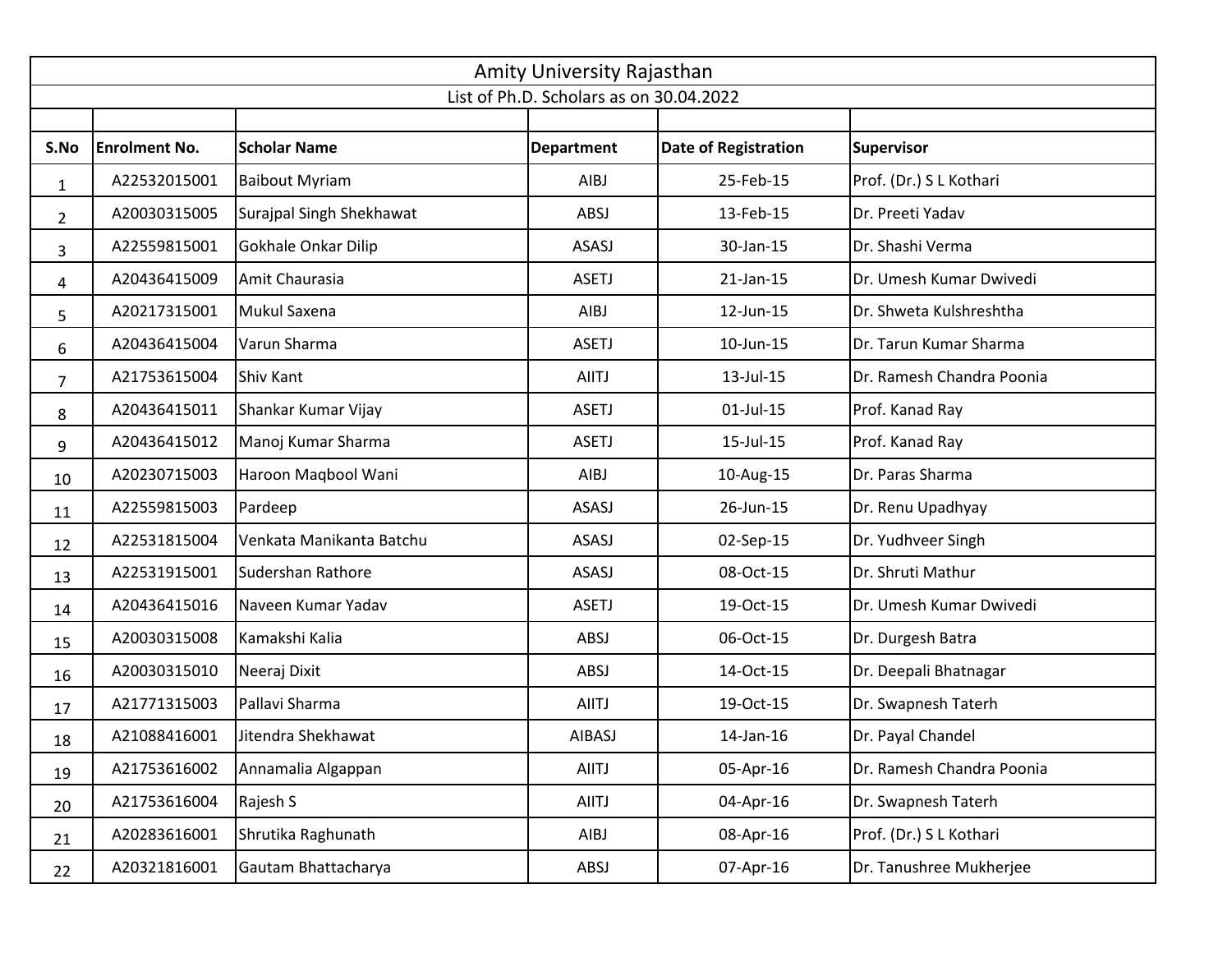| 23 | A20292616002 | Deepika Sharma       | AIBJ         | 22-Jul-16 | Dr. Kumar Sambhav Verma    |
|----|--------------|----------------------|--------------|-----------|----------------------------|
| 24 | A21771316001 | Prasanta Kumar Paul  | <b>AIITJ</b> | 07-Jul-16 | Dr. Swapnesh Taterh        |
| 25 | A20436416008 | Prathibha Sudhakaran | <b>ASETJ</b> | 01-Aug-16 | Dr. Ashwani Kumar Yadav    |
| 26 | A20044416001 | Karan Upadhyaya      | ABSJ         | 15-Jul-16 | Dr. Apeksha Bhatnagar      |
| 27 | A22531816001 | Preeti Chaubey       | ASASJ        | 08-Jul-16 | Prof. Upendra Mishra       |
| 28 | A20007816004 | Vibha Soni           | ABSJ         | 12-Jul-16 | Prof. Vinitaa Agarwal      |
| 29 | A21753616007 | Leo John Bapitist    | <b>AIITJ</b> | 05-Jul-16 | Dr. Linesh Raja            |
| 30 | A20283616002 | Bhavna Borkhataria   | AIBJ         | 05-Aug-16 | Dr. Ravneet Chug           |
| 31 | A22531816002 | Nanu Ram Meena       | ASASJ        | 15-Jul-16 | Prof. (Dr.) Jagdish Prasad |
| 32 | A20436416009 | Rohan Sharma         | <b>ASETJ</b> | 26-Aug-16 | Dr. Pramod Kumar Bhatt     |
| 33 | A20292616001 | Aruna Kumari Andy    | AIBJ         | 18-Apr-16 | Dr. Vinod Singh Gour       |
| 34 | A20563616001 | Vinod Kumar Bairwa   | <b>ASFTJ</b> | 12-Oct-16 | Dr. Sambhaditya Raj        |
| 35 | A20030316008 | Sheena Kumari        | ABSJ         | 04-Nov-16 | Dr. Swati Sharma           |
| 36 | A20070916002 | Somya Sharma         | ABSJ         | 28-Sep-16 | Dr. Udai Bhan Singh        |
| 37 | A20563516001 | Mariyam Danish       | <b>ASFTJ</b> | 03-Oct-16 | Dr. Sambhaditya Raj        |
| 38 | A22492116002 | Pradeep Kumar        | <b>AIMTJ</b> | 13-Oct-16 | Prof. (Dr.) G. K. Aseri    |
| 39 | A20283516002 | Urvi Panwar          | AIBJ         | 12-Sep-16 | Prof. (Dr.) S L Kothari    |
| 40 | A22532016001 | Chennu Chaitanya     | ASASJ        | 22-Sep-16 | Dr. Era Upadhay            |
| 41 | A20030316005 | Abhishek Srivastava  | ABSJ         | 27-Sep-16 | Dr. Preeti Yadav           |
| 42 | A22531416001 | Manisha Kumari       | <b>ASASJ</b> | 22-Sep-16 | Dr. Umesh Kumar Dwivedi    |
| 43 | A20267316001 | Himanshi Shrivastav  | AIBJ         | 05-Oct-16 | Dr. Amit Kumar Khandelwal  |
| 44 | A20183416002 | Safeer Ahmad         | ASAPJ        | 03-Oct-16 | Dr. Pratheek Sudhakaran    |
| 45 | A22531416002 | Sumit Kumar          | ASASJ        | 26-Sep-16 | Dr. Umesh Kumar Dwivedi    |
| 46 | A22492216002 | Apoorva Rana         | AIMTJ        | 26-Sep-16 | Dr. Neeraj Khare           |
| 47 | A20217316002 | Ena Gupta            | AIBJ         | 03-Oct-16 | Dr. Sanket Kaushik         |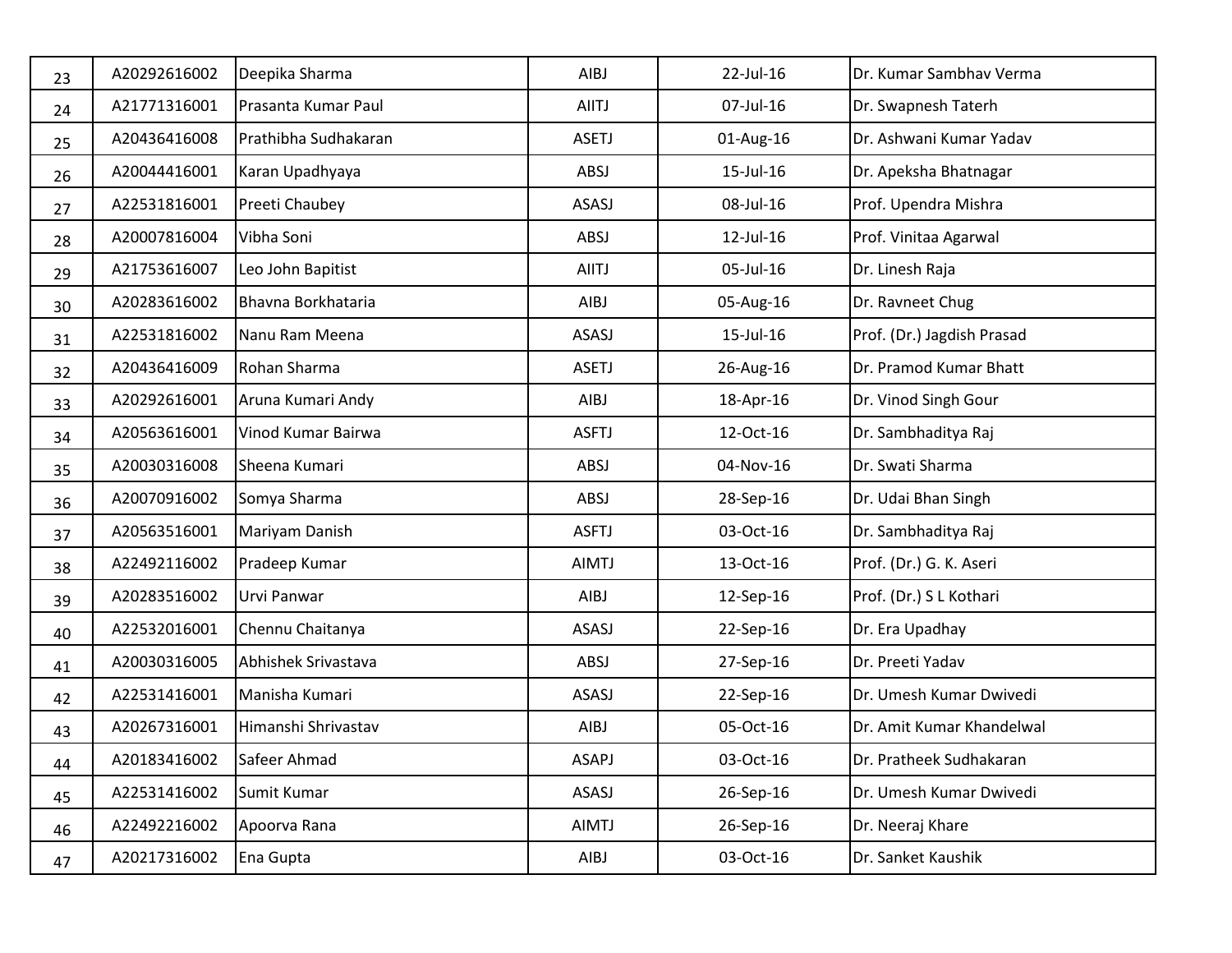| 48 | A20436416006 | Priyanka Yadav       | <b>ASETJ</b> | 23-Sep-16 | Prof. Upendra Mishra      |
|----|--------------|----------------------|--------------|-----------|---------------------------|
| 49 | A22531516001 | Tanu Arora           | ASASJ        | 07-Oct-16 | Dr. Narendra Pal Lamba    |
| 50 | A21753616006 | Ramkumar             | <b>AIITJ</b> | 22-Sep-16 | Dr. Girish Paliwal        |
| 51 | A20183416001 | Chetan Verma         | ASAPJ        | 21-Sep-16 | Dr. Pratheek Sudhakaran   |
| 52 | A20436416007 | Parveen Kumar        | <b>ASETJ</b> | 26-Sep-16 | Dr. Pramod Kumar Bhatt    |
| 53 | A20183416003 | Jaya Srivastava      | <b>ASAPJ</b> | 05-Oct-16 | Dr. Pratheek Sudhakaran   |
| 54 | A21753616005 | Pragya Vaishnav      | <b>AIITJ</b> | 22-Sep-16 | Dr. Manju Kaushik         |
| 55 | A20283917001 | Akash Sharma         | AIBJ         | 18-Jan-17 | Prof. (Dr.) S L Kothari   |
| 56 | A20436417001 | Riyaz Rashid Pathan  | <b>ASETJ</b> | 27-Jan-17 | Dr. Ashutosh Tripathi     |
| 57 | A20436417002 | Siraz Rashid Pathan  | <b>ASETJ</b> | 27-Jan-17 | Dr. Ajit Noonia           |
| 58 | A20436317001 | <b>Neeru</b>         | <b>ASETJ</b> | 03-Feb-17 | Dr. Kapil Kumar Nagwanshi |
| 59 | A20515217001 | Rishu Kansaliwal     | ALSJ         | 06-Feb-17 | Dr. Abhishek Baplawat     |
| 60 | A20321717001 | Vinod                | ASCOJ        | 06-Feb-17 | Dr. Jayati Sharma         |
| 61 | A20436417013 | Sachin Bansal        | <b>ASETJ</b> | 03-Feb-17 | Dr. Pankaj Kumar Pandey   |
| 62 | A22531417001 | Sonal Varshney       | ASASJ        | 06-Feb-17 | Prof. Kanad Ray           |
| 63 | A20436417010 | Sangeeta Tripathi    | <b>ASETJ</b> | 06-Feb-17 | Dr. Sudhanshu Singh       |
| 64 | A21533417001 | Isha Khanna          | ALSJ         | 03-Feb-17 | Dr. Rajni Parmar          |
| 65 | A20732417001 | Aman Sharma          | ASHJ         | 07-Feb-17 | Prof. Sanjeeb Pal         |
| 66 | A21771317001 | Amandeep Singh Arora | <b>AIITJ</b> | 30-Jan-17 | Dr. Linesh Raja           |
| 67 | A22492117002 | Neha Singh           | <b>AIMTJ</b> | 15-Feb-17 | Prof. (Dr.) G. K. Aseri   |
| 68 | A21088317002 | Kanchan              | AIBASJ       | 15-Feb-17 | Dr. Ruchi Joshi           |
| 69 | A20217317001 | Sheenu Nathawat      | AIBJ         | 16-Feb-17 | Dr. Bharat Singh          |
| 70 | A20030317001 | Sumit Verma          | ABSJ         | 28-Feb-17 | Prof. (Dr.) Amit Jain     |
| 71 | A20436417009 | Prashant Mathur      | <b>ASETJ</b> | 10-May-17 | Dr. Sudhanshu Singh       |
| 72 | A20183417001 | Saurabh Yadav        | ASAPJ        | 12-May-17 | Prof. Anurag Varma        |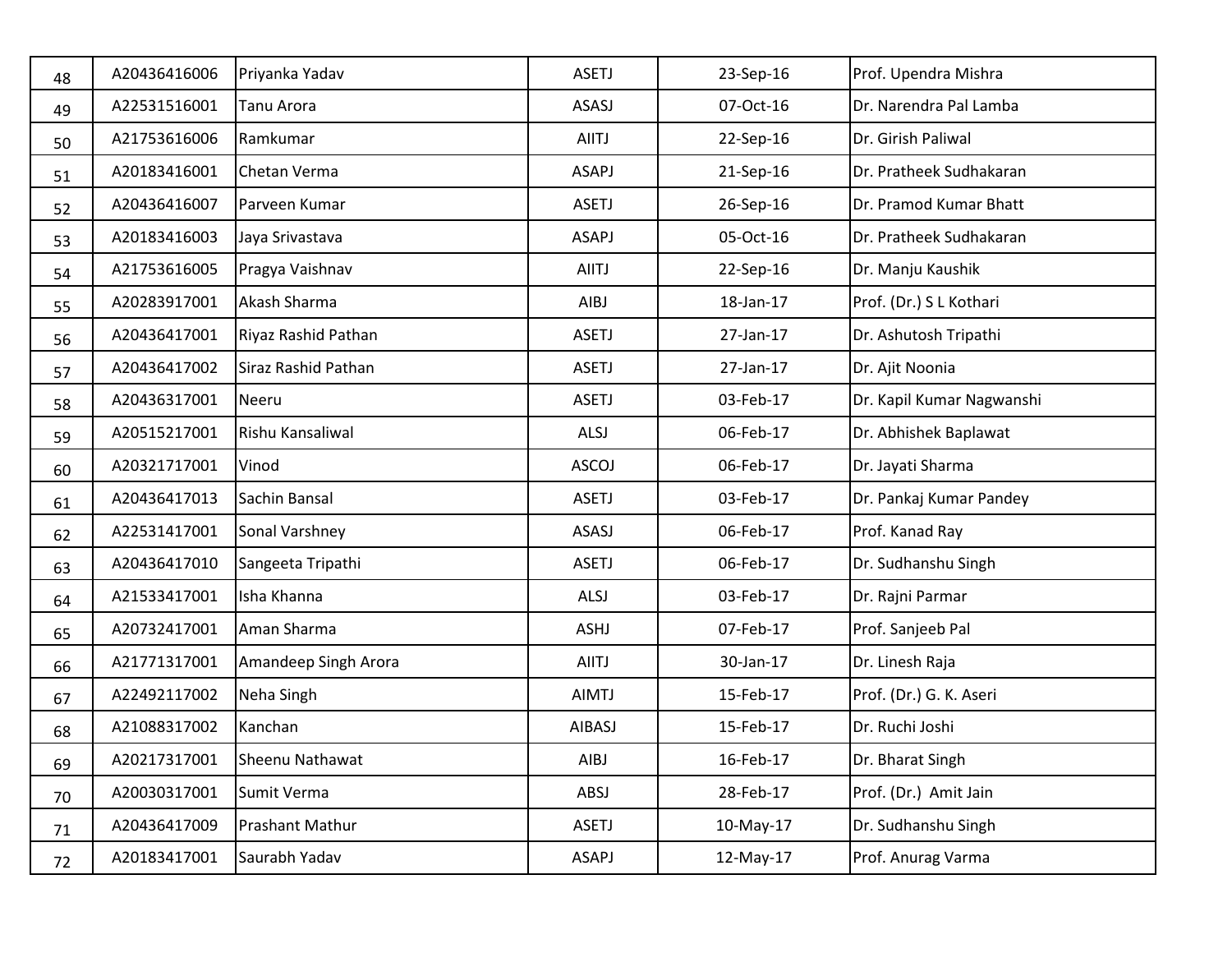| 73 | A20321717002 | Rani Thakur                | ASCOJ        | 11-May-17 | Dr. Saket Raman         |
|----|--------------|----------------------------|--------------|-----------|-------------------------|
| 74 | A22467617001 | Amit Kumar Singh           | <b>AIMTJ</b> | 16-May-17 | Dr. Jagdip Singh Sohal  |
| 75 | A21088317003 | Gawas Chaitali             | AIBASJ       | 12-May-17 | Dr. K. C. Barmola       |
| 76 | A21030417001 | <b>Shaily Mishra</b>       | AIBASJ       | 07-May-17 | Dr. Prashant            |
| 77 | A22531817001 | Shefali Jauhri             | ASASJ        | 09-May-17 | Prof. Upendra Mishra    |
| 78 | A20732417010 | Shraboni Patitanday        | ASHJ         | 12-May-17 | Prof. Sanjeeb Pal       |
| 79 | A20436417004 | N Sabarish Ramesh Kumar    | <b>ASETJ</b> | 03-May-17 | Dr. Deepak Panwar       |
| 80 | A22531917002 | Arun Kumar Yadav           | ASASJ        | 18-Jul-17 | Dr. Amra Ahsan          |
| 81 | A20321817003 | Brijesh Kumar Chaurasia    | <b>ASCOJ</b> | 11-Jul-17 | Dr. Jayati Sharma       |
| 82 | A21030417002 | Shashank Shekhar           | AIBASJ       | 04-Jul-17 | Dr. Prashant            |
| 83 | A20732417004 | Ravi Parkash               | ASHJ         | 02-Jul-17 | Dr. Shikha Sharma       |
| 84 | A21771317002 | Payal M Thakrar            | <b>AIITJ</b> | 11-Jul-17 | Dr. Vijander Singh      |
| 85 | A20732417008 | Syed Aasif Mehboob Bukhari | ASHJ         | 17-Jul-17 | Dr. Mamta Pankaj Jain   |
| 86 | A20732417009 | <b>Mohit Malik</b>         | ASHJ         | 17-Jul-17 | Dr. Apeksha Bhatnagar   |
| 87 | A20436417006 | Deshmukh Varun Tukaram     | <b>ASETJ</b> | 28-Jun-17 | Dr. Sunil Pathak        |
| 88 | A20436417012 | Vishal Wankhade            | <b>ASETJ</b> | 04-Aug-17 | Dr. Rajeev Sharma       |
| 89 | A20732417007 | Mohammad Shafiq Ur Rehman  | ASHJ         | 19-Jul-17 | Prof. Sanjeeb Pal       |
| 90 | A20732417003 | Javaid Ahmad Bhat          | ASHJ         | 01-Jul-17 | Dr. Sushil Kumar        |
| 91 | A20436417008 | Vora Vaibhavi Hiteshbhai   | <b>ASETJ</b> | 03-Jul-17 | Dr. Tarun Kumar Sharma  |
| 92 | A21753517001 | Ruchi Kaushik              | <b>AIITJ</b> | 14-Jul-17 | Dr. Vijander Singh      |
| 93 | A21832817001 | Jyotsna Saini              | ASLJ         | 20-Jul-17 | Dr. Manoj Kumar         |
| 94 | A22492117003 | Kanika Bhargava            | AIMTJ        | 30-Jun-17 | Dr. Neelam Jain         |
| 95 | A21036517001 | Aditi Shrimali             | AIBASJ       | 17-Aug-17 | Dr. Prashant            |
| 96 | A20321817001 | Malvika Sagar              | <b>ASCOJ</b> | 20-Jul-17 | Dr. Jayati Sharma       |
| 97 | A20321817004 | Prashant Kamal             | ASCOJ        | 19-Jul-17 | Dr. Tanushree Mukherjee |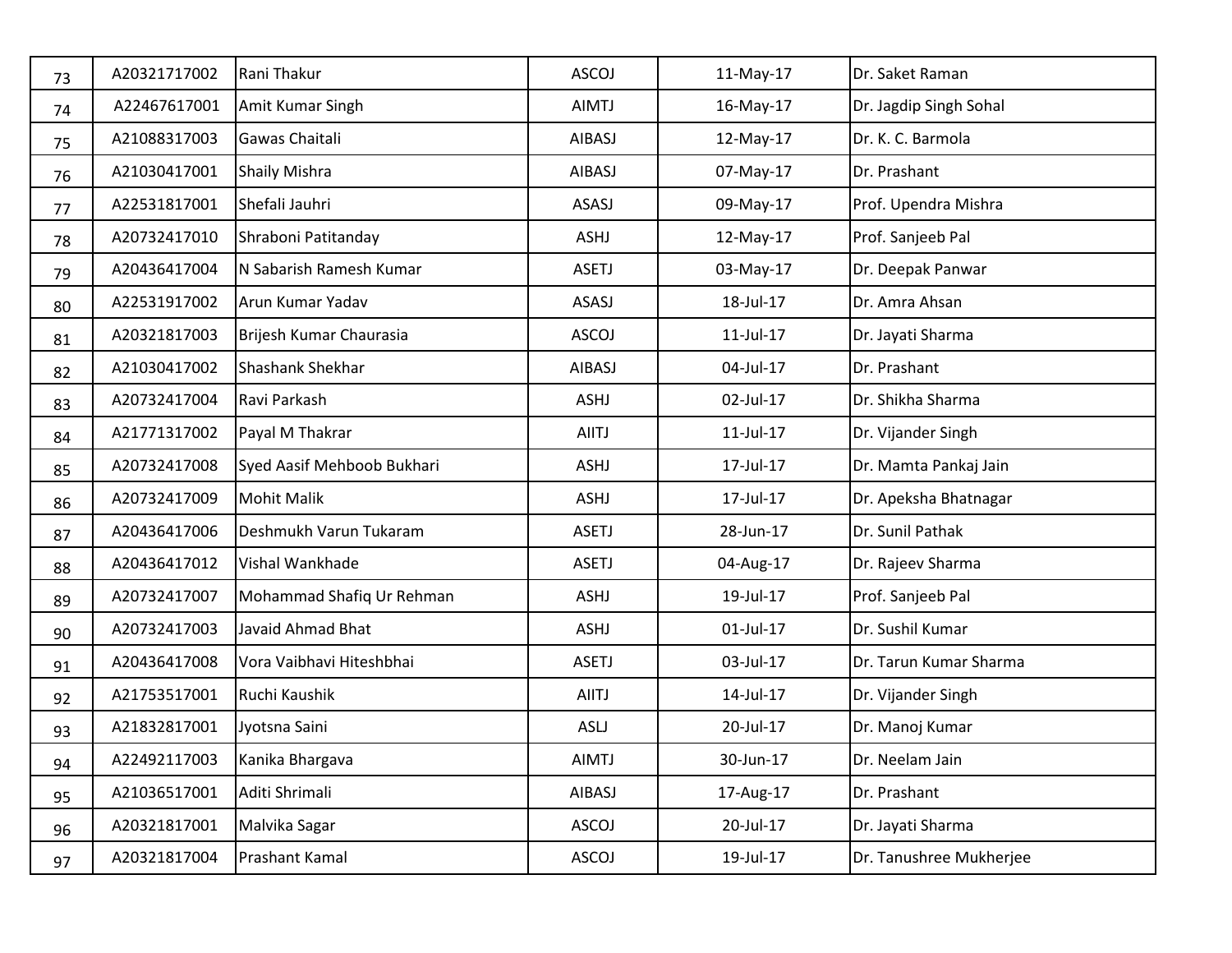| 98  | A20436417011 | Manoj Sharma               | <b>ASETJ</b> | 30-Aug-17 | Dr. Rajeev Sharma          |
|-----|--------------|----------------------------|--------------|-----------|----------------------------|
| 99  | A20563517001 | Ishwinder Kaur             | <b>ASFTJ</b> | 07-Jul-17 | Dr. Sambhaditya Raj        |
| 100 | A20183417003 | Raisoni Harshad Jaykumar   | ASAPJ        | 10-Jul-17 | Dr. Khuplianlam Tungnung   |
| 101 | A20183417005 | Fatema Kabir               | ASAPJ        | 12-Jul-17 | Dr. Khuplianlam Tungnung   |
| 102 | A22531817002 | Tailor Gomatiben Amitkumar | ASASJ        | 14-Jul-17 | Dr. Ravi Shankar Dubey     |
| 103 | A20183417004 | Rakhi Aditya Begampure     | <b>ASAPJ</b> | 12-Jul-17 | Dr. Khuplianlam Tungnung   |
| 104 | A20436417007 | Vandana                    | <b>ASETJ</b> | 03-Jul-17 | Dr. Kapil Kumar Nagwanshi  |
| 105 | A20563617001 | Deepa Bhati                | <b>ASFTJ</b> | 04-Jul-17 | Dr. Sambhaditya Raj        |
| 106 | A20563617002 | Navdeep Kaur               | <b>ASFTJ</b> | 10-Jul-17 | Dr. Sambhaditya Raj        |
| 107 | A20183417002 | Neeraj Gupta               | ASAPJ        | 05-Jul-17 | Prof. (Dr.) Jitendra Singh |
| 108 | A22531617001 | Md. Jawed Ashraf           | ASASJ        | 19-Jul-17 | Dr. Yogita Madan           |
| 109 | A21844317001 | Husain Abid Rizvi          | <b>ASLJ</b>  | 20-Jul-17 | Prof. Dipa Chakrabarti     |
| 110 | A20732417005 | Prerna Nandwani            | ASHJ         | 05-Jul-17 | Dr. Deepali Bhatnagar      |
| 111 | A20321817002 | Kanika Kachroo             | ASCOJ        | 12-Aug-17 | Prof. (Dr.) Manish Verma   |
| 112 | A20217318002 | Jyoti Chaudhary            | AIBJ         | 18-Feb-18 | Dr. Sanket Kaushik         |
| 113 | A21753518001 | Jaya Gupta                 | <b>ASETJ</b> | 05-Feb-18 | Dr. Sunil Pathak           |
| 114 | A21533418001 | Preeti Sanger              | ALSJ         | 09-Feb-18 | Dr. Ashu Maharshi          |
| 115 | A20321818001 | Somanath Sahoo             | <b>ASCOJ</b> | 14-Feb-18 | Dr. Jayati Sharma          |
| 116 | A20321818003 | Pallavi Mathur             | <b>ASCOJ</b> | 21-Feb-18 | Dr. Tanushree Mukherjee    |
| 117 | A20070918001 | Krishan Kumar              | ABSJ         | 19-Feb-18 | Dr. Vikas Asthana          |
| 118 | A20030318001 | Rajesh Kumar               | ABSJ         | 20-Feb-18 | Prof. Vinitaa Agarwal      |
| 119 | A20283718001 | Priyamwada Upadhyay        | AIBJ         | 14-Feb-18 | Dr. Hemant Kumar Daima     |
| 120 | A21036618001 | Manisha Choudhury          | AIBASJ       | 07-Feb-18 | Dr. Payal Chandel          |
| 121 | A21753618001 | Dhananjay Joshi            | <b>ASETJ</b> | 19-Feb-18 | Dr. Kapil Kumar Nagwanshi  |
| 122 | A21753618002 | Sachin Bhandari            | <b>ASETJ</b> | 19-Feb-18 | Dr. Sunil Pathak           |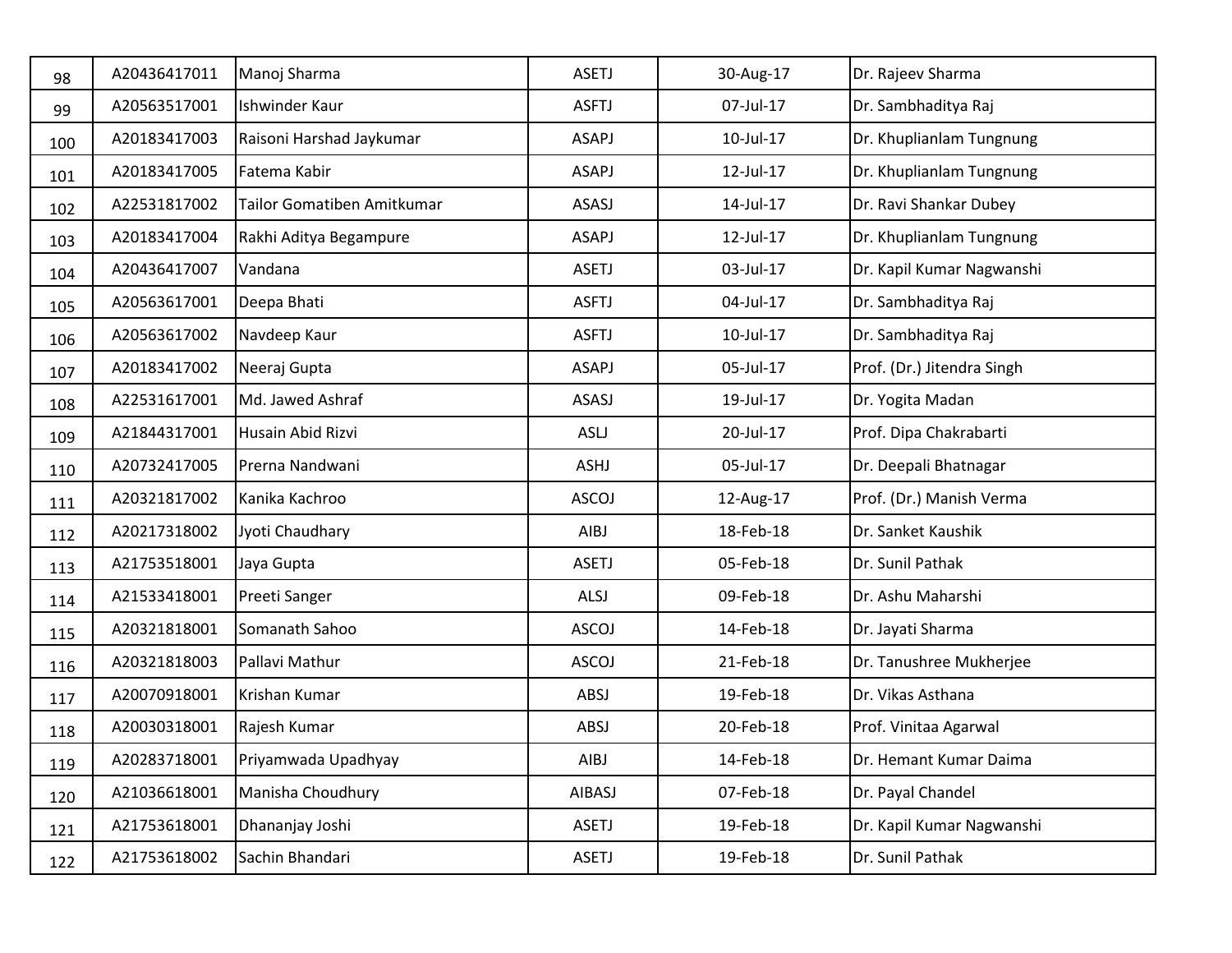| 123 | A21753618003 | <b>Ritesh Dhanare</b>             | <b>ASETJ</b>  | 20-Feb-18       | Dr. Kapil Kumar Nagwanshi |
|-----|--------------|-----------------------------------|---------------|-----------------|---------------------------|
| 124 | A22531818003 | Manvendra Narayan Mishra          | ASASJ         | 16-Feb-18       | Dr. Ravi Shankar Dubey    |
| 125 | A22531818002 | Akanksha Shukla                   | ASASJ         | 21-Mar-18       | Dr. Kanak Modi            |
| 126 | A22531818001 | Mamta Gupta                       | ASASJ         | 19-Feb-18       | Dr. Kanak Modi            |
| 127 | A20321818002 | Rinku Sethi                       | <b>ASCOJ</b>  | 09-Feb-18       | Dr. Tanushree Mukherjee   |
| 128 | A20436418001 | Ranjeet Yadav                     | <b>ASETJ</b>  | 04-Feb-18       | Dr. Ashutosh Tripathi     |
| 129 | A20436418002 | Rajkumar Kaushik                  | <b>ASETJ</b>  | 16-Feb-18       | Dr. Pramod Kumar Bhatt    |
| 130 | A21771318001 | Bhushan Vijay Inje                | AIITJ         | 20-Feb-18       | Dr. Kapil Kumar Nagwanshi |
| 131 | A21753618004 | Priyanka Kumari                   | <b>ASETJ</b>  | 20-Feb-18       | Dr. Sunil Kumar Yadav     |
| 132 | A20291918001 | Piyush Parimoo                    | AIBJ          | 06-Mar-18       | Dr. Desh Deepak Singh     |
| 133 | A20217318003 | Priya Paliwal                     | AIBJ          | 09-Jul-18       | Dr. Manali Datta          |
| 134 | A20242318003 | Amit Lohan                        | AIBJ          | $11$ -Jul- $18$ | Dr. Naveen Kumar          |
| 135 | A20242318002 | Rajat Singh                       | AIBJ          | $11$ -Jul- $18$ | Dr. Naveen Kumar          |
| 136 | A20242318001 | Rahul Mehra                       | AIBJ          | $11$ -Jul- $18$ | Dr. Harish Kumar          |
| 137 | A21008118001 | Aditi Bhartiya                    | AIBASJ        | 10-Jul-18       | Dr. Komal Verma           |
| 138 | A21088418001 | Ranjini J                         | AIBASJ        | 09-Jul-18       | Dr. Vismita Paliwal       |
| 139 | A21008118003 | Priyanka Sharma                   | AIBASJ        | 16-Jul-18       | Dr. K. C. Barmola         |
| 140 | A21008118004 | Kuldeep Sharma                    | AIBASJ        | 06-Aug-18       | Dr. K. C. Barmola         |
| 141 | A21008118002 | Purushottam Sharma                | <b>AIBASJ</b> | $11$ -Jul- $18$ | Dr. K. C. Barmola         |
| 142 | A21088418002 | <b>Nelson Mathew</b>              | <b>AIBASJ</b> | $11$ -Jul- $18$ | Dr. Neharshi Srivastava   |
| 143 | A21753518002 | Elmenawy Osman Mohammed Gismallah | AIITJ         | $11$ -Jul- $18$ | Dr. Chitresh Banerjee     |
| 144 | A21753618005 | Deepti Anil Barhate               | ASETJ         | 09-Jul-18       | Dr. Sunil Pathak          |
| 145 | A21771218001 | Vishnu Soni                       | AIITJ         | $10$ -Jul- $18$ | Dr. Abhay Sharma          |
| 146 | A22492118002 | Chandwaskar Rucha Ramakant        | AIMTJ         | $11$ -Jul- $18$ | Dr. Jagdip Singh Sohal    |
| 147 | A22492118001 | Prinsi                            | AIMTJ         | $11$ -Jul- $18$ | Dr. Deepansh Sharma       |
|     |              |                                   |               |                 |                           |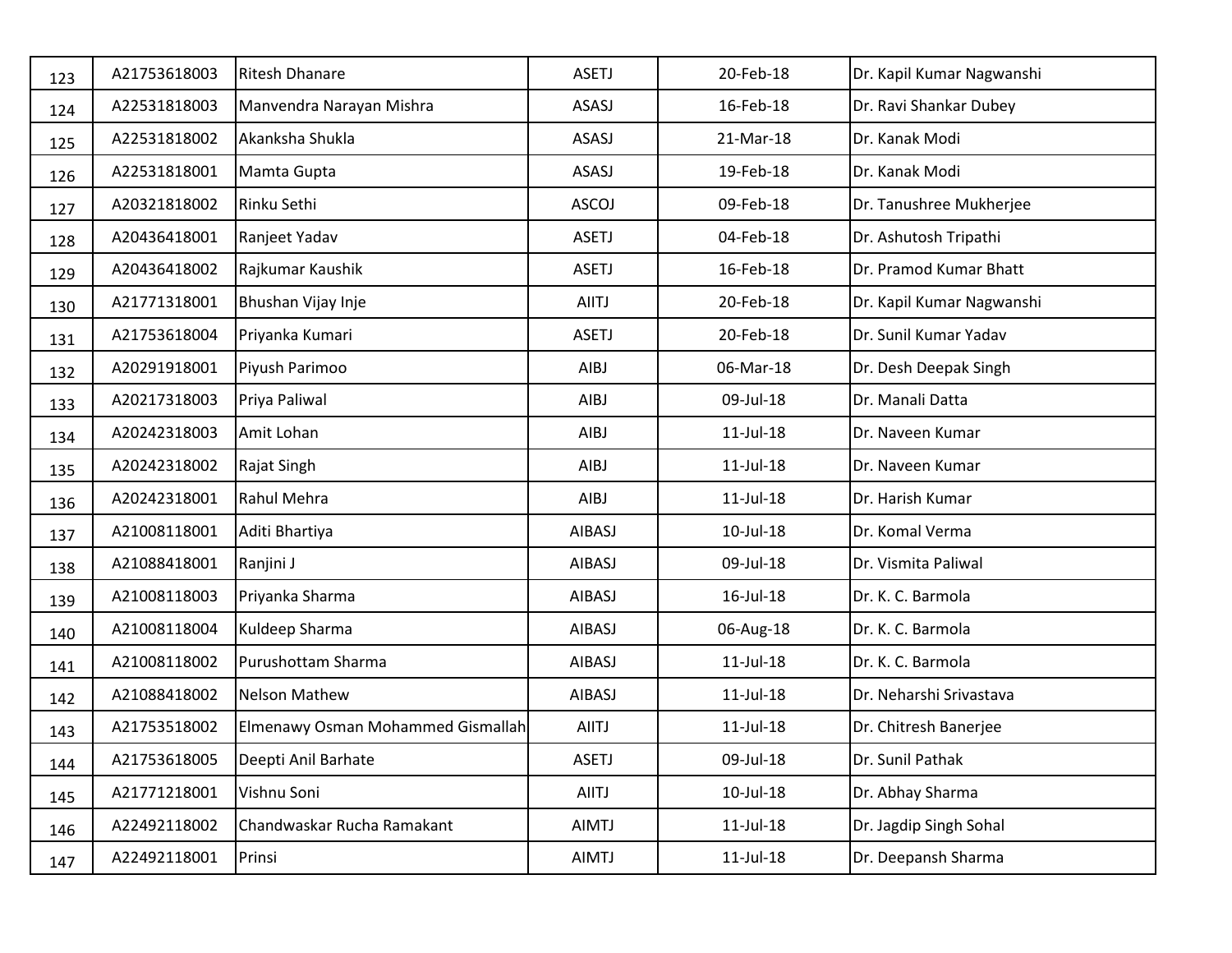| 148 | A21515218001 | Ajay Pratap Singh           | ALSJ         | 06-Aug-18       | Dr. Abhishek Baplawat      |
|-----|--------------|-----------------------------|--------------|-----------------|----------------------------|
| 149 | A22531618001 | Arun Kumar Tripathi         | ASASJ        | $11$ -Jul- $18$ | Dr. Narendra Pal Lamba     |
| 150 | A22531718001 | Rahul Sharma                | ASASJ        | 09-Jul-18       | Dr. Yudhveer Singh         |
| 151 | A22531818004 | Jyoti Geetesh Prasad        | ASASJ        | 08-Jul-18       | Dr. Ravi Shankar Dubey     |
| 152 | A22531818005 | Priyanka Yadav              | ASASJ        | 09-Jul-18       | Dr. Ratnadeep Roy          |
| 153 | A22531818006 | Purnima Manoj Rai           | ASASJ        | $11$ -Jul- $18$ | Prof. Upendra Mishra       |
| 154 | A20321818007 | Rituraj Taye                | ASCOJ        | 10-Jul-18       | Dr. Archana                |
| 155 | A20321818004 | Neha Bhagat                 | ASCOJ        | 06-Jul-18       | Dr. Tanushree Mukherjee    |
| 156 | A20321818005 | Sambhram Keshari Pattanayak | ASCOJ        | $11$ -Jul- $18$ | Dr. Abdul Quadir Siddiquee |
| 157 | A20321818006 | Priyadarshini Choudhary     | ASCOJ        | 10-Jul-18       | Dr. Abdul Quadir Siddiquee |
| 158 | A20436418007 | Sunil Bhimsing Chaudhari    | <b>ASETJ</b> | 07-Jul-18       | Dr. Sanjay Kumar Singh     |
| 159 | A20436418014 | Sharad Kumar Jain           | <b>ASETJ</b> | 10-Jul-18       | Dr. Ashwani Kumar Yadav    |
| 160 | A20436418009 | Varsha Suresh Nemade        | <b>ASETJ</b> | 09-Jul-18       | Dr. Sunil Pathak           |
| 161 | A20436418010 | Umesh Gurnani               | <b>ASETJ</b> | 10-Jul-18       | Dr. Sanjay Kumar Singh     |
| 162 | A20436418015 | Ankit Jain                  | <b>ASETJ</b> | $11$ -Jul- $18$ | Dr. Cherku Sandesh Kumar   |
| 163 | A20436418013 | Patil Megha Ashok           | <b>ASETJ</b> | 10-Jul-18       | Dr. Sunil Kumar Yadav      |
| 164 | A20436418011 | Jyotsna P .Gabhane          | <b>ASETJ</b> | 10-Jul-18       | Dr. Sunil Pathak           |
| 165 | A20436418003 | Rajesh Goel                 | <b>ASETJ</b> | 06-Jul-18       | Prof. D. D. Shukla         |
| 166 | A20436418004 | Nishant Dhengre             | <b>ASETJ</b> | 07-Jul-18       | Dr. Nitesh Singh Rajput    |
| 167 | A20436418008 | Ashish Mogra                | <b>ASETJ</b> | 07-Jul-18       | Dr. Pankaj Kumar Pandey    |
| 168 | A20436418012 | Shimpi Rajendra Ramesh      | <b>ASETJ</b> | 10-Jul-18       | Dr. Cherku Sandesh Kumar   |
| 169 | A20436418005 | Ankit Gupta                 | ASETJ        | 07-Jul-18       | Dr. Rajeev Sharma          |
| 170 | A21832818002 | Kavya Shrimali              | ASLJ         | 05-Jul-18       | Dr. Kaushal Kishore Sharma |
| 171 | A21832818003 | Umesh Kumar Gupta           | ASLJ         | 10-Jul-18       | Prof. Parul Mishra         |
| 172 | A23281800118 | Swati Sharma                | ASLJ         | 09-Jul-18       | Dr. Aditi Dev Deol         |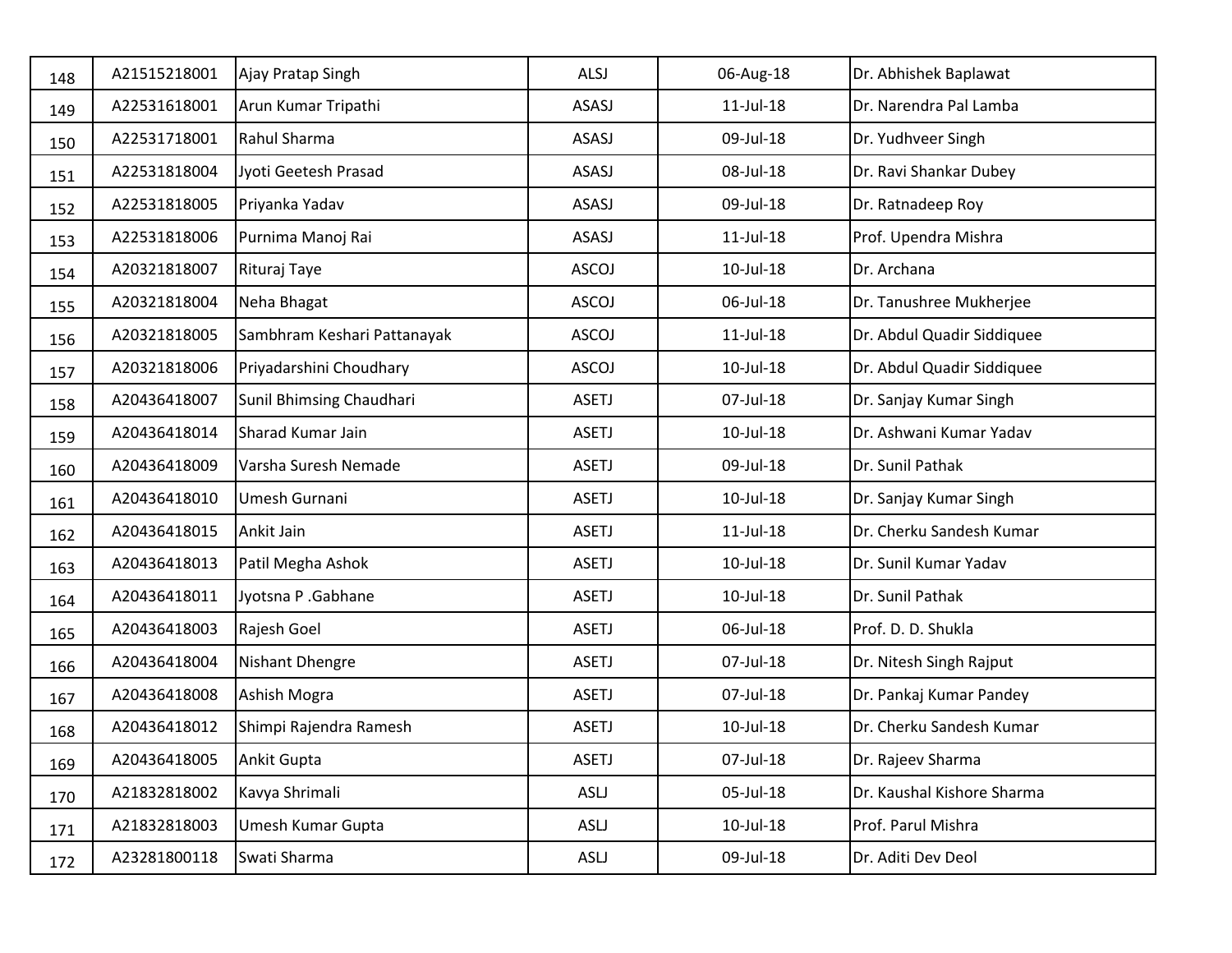| 173 | A22592318002 | Shenoy Meenakshi Mahesh Jyoti | <b>ACOASTJ</b> | 31-Jul-18       | Prof. (Dr.) P V S Raju    |
|-----|--------------|-------------------------------|----------------|-----------------|---------------------------|
| 174 | A20030318002 | Asra Zahoor Wani              | ABSJ           | 07-Jul-18       | Dr. Apeksha Bhatnagar     |
| 175 | A20033119001 | Kajal Yadav                   | ABSJ           | 15-Jan-19       | Dr. Deepali Bhatnagar     |
| 176 | A20242319001 | Ankita Walia                  | AIBJ           | 15-Jan-19       | Dr. Naveen Kumar          |
| 177 | A20217319001 | <b>Baby Sharma</b>            | AIBJ           | $11$ -Jan- $19$ | Prof. (Dr.) Vinay Sharma  |
| 178 | A20217319003 | Jyoti Yadav                   | AIBJ           | $11$ -Jan- $19$ | Dr. Sanket Kaushik        |
| 179 | A20242419001 | Naresh Kumar Sharma           | AIBJ           | 15-Jan-19       | Dr. Naveen Kumar          |
| 180 | A20217319002 | Vijay Pal                     | AIBJ           | 14-Jan-19       | Dr. Vinod Singh Gour      |
| 181 | A21753619003 | Ashish Kumar Rastogi          | <b>AIITJ</b>   | 14-Jan-19       | Dr. Swapnesh Taterh       |
| 182 | A21753619001 | Vanita Ganesh Kshirsagar      | <b>ASETJ</b>   | $11$ -Jan- $19$ | Dr. Ajit Noonia           |
| 183 | A22492219001 | Anjali Pachoori               | <b>AIMTJ</b>   | 15-Jan-19       | Dr. Deepansh Sharma       |
| 184 | A22492119001 | Smriti Yadav                  | <b>AIMTJ</b>   | 19-Jan-19       | Dr. Neeraj Khare          |
| 185 | A21515219003 | Aditya Jain                   | ALSJ           | 15-Jan-19       | Dr. Puneet Bafna          |
| 186 | A21533419003 | Alisha Verma                  | ALSJ           | 19-Jan-19       | Prof. (Dr.) Saroj Bohra   |
| 187 | A21533419001 | Ameesha                       | ALSJ           | $11$ -Jan- $19$ | Dr. Abhishek Baplawat     |
| 188 | A21515219001 | Gopalam Sultania              | ALSJ           | 13-Jan-19       | Prof. (Dr.) Saroj Bohra   |
| 189 | A21533419002 | <b>Hemant Singh</b>           | ALSJ           | 15-Jan-19       | Dr. Vinod Kumar           |
| 190 | A21515219002 | Parveen Yadav                 | ALSJ           | 14-Jan-19       | Prof. (Dr.) Saroj Bohra   |
| 191 | A21533419004 | <b>Vikas Choudhary</b>        | ALSJ           | 19-Jan-19       | Dr. Ashu Maharshi         |
| 192 | A22531819001 | Neetu Shekhawat               | ASASJ          | 09-Jan-19       | Dr. Ravi Shankar Dubey    |
| 193 | A20321819001 | Sandeep Kumar                 | <b>ASCOJ</b>   | 15-Jan-19       | Dr. Pallavi Mishra        |
| 194 | A20436419002 | Jawale Sayali Ashok           | ASETJ          | 13-Jan-19       | Dr. Sanjay Kumar Singh    |
| 195 | A21753619004 | Keren Lois                    | AIITJ          | 15-Jan-19       | Dr. Ramesh Chandra Poonia |
| 196 | A21753619002 | Rakhee Kundu                  | <b>ASETJ</b>   | 13-Jan-19       | Dr. Sunil Kumar Yadav     |
| 197 | A20436419001 | Vijay Nunia                   | <b>ASETJ</b>   | 09-Jan-19       | Dr. Ramesh Chandra Poonia |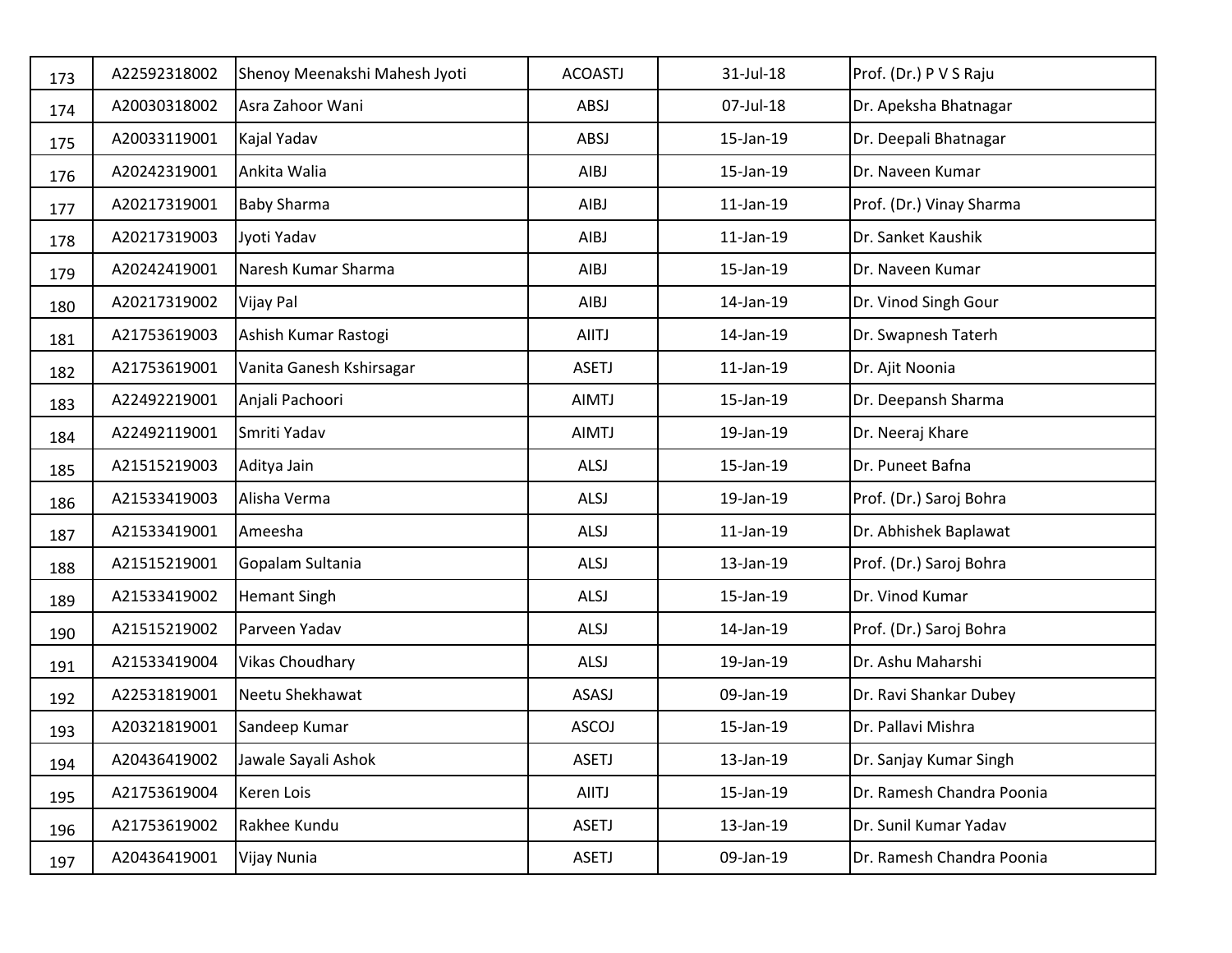| 198 | A21832719001 | Shivam Jhamb                  | ASLJ           | 09-Jan-19    | Dr. Manoj Kumar           |
|-----|--------------|-------------------------------|----------------|--------------|---------------------------|
| 199 | A22592419002 | A B T Sundari                 | <b>ACOASTJ</b> | 15-Jan-19    | Prof. (Dr.) P V S Raju    |
| 200 | A22592419001 | <b>Umesh Prasad Verma</b>     | <b>ACOASTJ</b> | 15-Jan-19    | Dr. Akhilesh Kumar Mishra |
| 201 | A20030319001 | Abhishek Choudhary            | ABSJ           | 19-Jul-19    | Prof. (Dr.) Amit Jain     |
| 202 | A20030319002 | Kumari Ashwini A              | ABSJ           | 24-Jul-19    | Dr. Abhineet Saxena       |
| 203 | A20030319003 | R. Radhika                    | ABSJ           | 24-Jul-19    | Prof. (Dr.) Amit Jain     |
| 204 | A20033119002 | Diksha Chaturvedi             | ABSJ           | 23-Jul-19    | Dr. Apeksha Bhatnagar     |
| 205 | A22592419004 | Kulkarni Akshay Ravindra      | <b>ACOASTJ</b> | 24-Jul-19    | Prof. (Dr.) P V S Raju    |
| 206 | A22592419003 | Sagalgile Archana Pradip      | <b>ACOASTJ</b> | 24-Jul-19    | Prof. (Dr.) P V S Raju    |
| 207 | A20267419001 | Krunal Pawar                  | AIBJ           | 16-Jul-19    | Prof. (Dr.) S L Kothari   |
| 208 | A20217319005 | Ashish Sahu                   | AIBJ           | 23-Jul-19    | Dr. Desh Deepak Singh     |
| 209 | A20217319007 | Hemangi S Ranade              | AIBJ           | 31-Jul-19    | Dr. Manali Datta          |
| 210 | A20217319006 | Kumawat Kumari Mamta Nathuram | AIBJ           | 24-Jul-19    | Dr. Hemant Kumar Daima    |
| 211 | A20217319004 | Preeti Sharma                 | AIBJ           | $11$ -Jul-19 | Prof. (Dr.) S L Kothari   |
| 212 | A22532019001 | Gulshan Sharma                | ASASJ          | 24-Jul-19    | Dr. Era Upadhay           |
| 213 | A20267419002 | Annu Choudhary                | AIBJ           | 05-Aug-19    | Prof. (Dr.) Vinay Sharma  |
| 214 | A20242419002 | Anusha R                      | AIBJ           | 08-Aug-19    | Dr. Jyoti Prabha Bishnoi  |
| 215 | A20230719001 | Nusrath Yasmeen               | AIBJ           | 09-Aug-19    | Dr. Vikram Kumar          |
| 216 | A20230719002 | <b>Bharati Matta</b>          | AIBJ           | 13-Aug-19    | Prof. (Dr.) Vinay Sharma  |
| 217 | A20220719001 | Deepa Lashkari                | AIBJ           | 14-Aug-19    | Dr. Vikram Kumar          |
| 218 | A21030419001 | Sanna Jan Butt                | <b>AIBASJ</b>  | 22-Jul-19    | Dr. Chirmi Acharya        |
| 219 | A21088319001 | Abilash K                     | AIBASJ         | 14-Aug-19    | Dr. Ruchi Joshi           |
| 220 | A21753519001 | Viplesh                       | AIITJ          | 22-Jul-19    | Dr. Manju Kaushik         |
| 221 | A21753619006 | Kumari Shalini A              | AIITJ          | 24-Jul-19    | Dr. Girish Paliwal        |
| 222 | A21753619005 | Shalu J. Rajawat              | AIITJ          | 18-Jul-19    | Dr. Manju Kaushik         |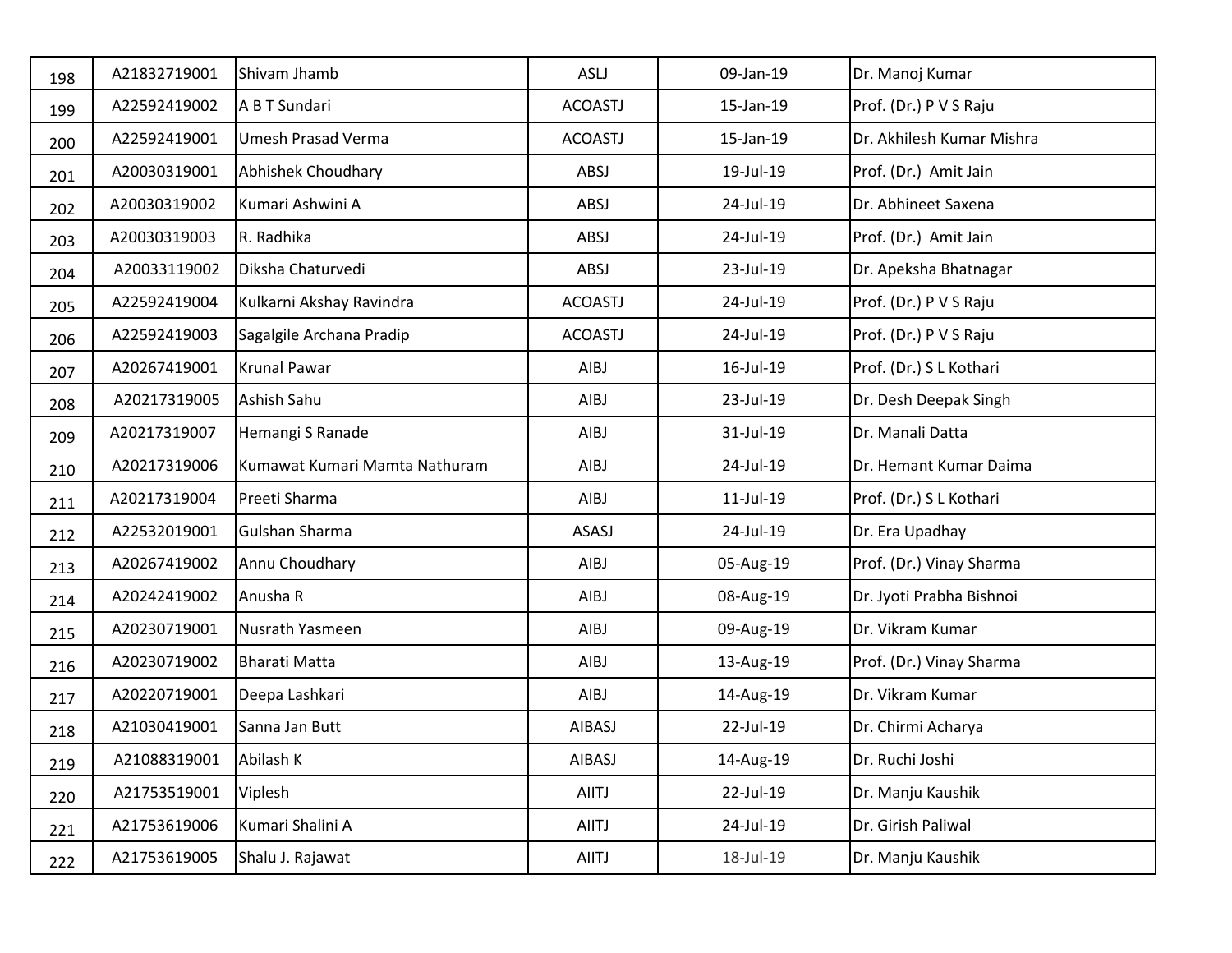| 223 | A21753619007 | Suvarna Lakshmi C       | AIITJ        | 24-Jul-19    | Dr. Sameer Saxena          |
|-----|--------------|-------------------------|--------------|--------------|----------------------------|
| 224 | A21771219001 | Jasjeet Singh           | AIITJ        | 25-Jul-19    | Dr. Chitresh Banerjee      |
| 225 | A21753619008 | Ashutosh Kumar Rao      | <b>ASETJ</b> | 10-Aug-19    | Dr. Kapil Kumar Nagwanshi  |
| 226 | A21753619009 | Naresh Kumar            | AIITJ        | 10-Aug-19    | Dr. Chitresh Banerjee      |
| 227 | A21753519002 | <b>B</b> Rajani         | AIITJ        | 13-Aug-19    | Dr. Girish Paliwal         |
| 228 | A22492119002 | Noyonika Kaul           | <b>AIMTJ</b> | $21$ -Jul-19 | Dr. Deepti Singh           |
| 229 | A22492219002 | Deepak Dimri            | <b>AIMTJ</b> | 13-Aug-19    | Dr. Deepti Singh           |
| 230 | A21533419007 | Navdeep Goswami         | ALSJ         | 25-Jul-19    | Prof. (Dr.) Saroj Bohra    |
| 231 | A21533419006 | Nikhil Kumar Chaturvedi | ALSJ         | 25-Jul-19    | Prof. (Dr.) Saroj Bohra    |
| 232 | A21515219004 | Deepti Meena            | ALSJ         | $21$ -Jul-19 | Dr. Abhishek Baplawat      |
| 233 | A21533419008 | Radha Naruka            | ALSJ         | 14-Aug-19    | Dr. Puneet Bafna           |
| 234 | A22531619001 | Kawar Lal Dabodhia      | ASASJ        | 17-Jul-19    | Dr. Manmohan Singh Chauhan |
| 235 | A22531619002 | Saurbh Pandey           | ASASJ        | 23-Jul-19    | Dr. Manmohan Singh Chauhan |
| 236 | A22531519001 | Palvi Jindal            | ASASJ        | 29-Jul-19    | Dr. Manmohan Singh Chauhan |
| 237 | A22531619003 | Ankita Singh            | ASASJ        | 05-Aug-19    | Dr. Renu Upadhyay          |
| 238 | A22531519002 | Narendra Singh          | ASASJ        | 05-Aug-19    | Dr. Narendra Pal Lamba     |
| 239 | A22531519003 | Hari Ram                | ASASJ        | 05-Aug-19    | Dr. Narendra Pal Lamba     |
| 240 | A22531519004 | Bhavna Walia            | ASASJ        | 10-Aug-19    | Dr. Yogita Madan           |
| 241 | A22531319001 | Shivali Meena           | ASASJ        | 13-Aug-19    | Dr. Umesh Kumar Dwivedi    |
| 242 | A22531519005 | Surabhi Jain            | ASASJ        | 14-Aug-19    | Dr. Yogita Madan           |
| 243 | A22531319002 | Vikesh                  | ASASJ        | 14-Aug-19    | Dr. Umesh Kumar Dwivedi    |
| 244 | A20321819002 | Vanika Choudhary        | <b>ASCOJ</b> | 14-Aug-19    | Dr. Archana                |
| 245 | A20436419008 | Vikas Sejwar            | <b>ASETJ</b> | 22-Jul-19    | Dr. Amit Kumar Gupta       |
| 246 | A20436419007 | Amit Kumar Kundu        | <b>ASETJ</b> | 18-Jul-19    | Dr. Nitesh Singh Rajput    |
| 247 | A20436419003 | Amit Sharma             | <b>ASETJ</b> | 17-Jul-19    | Dr. Pankaj Kumar Pandey    |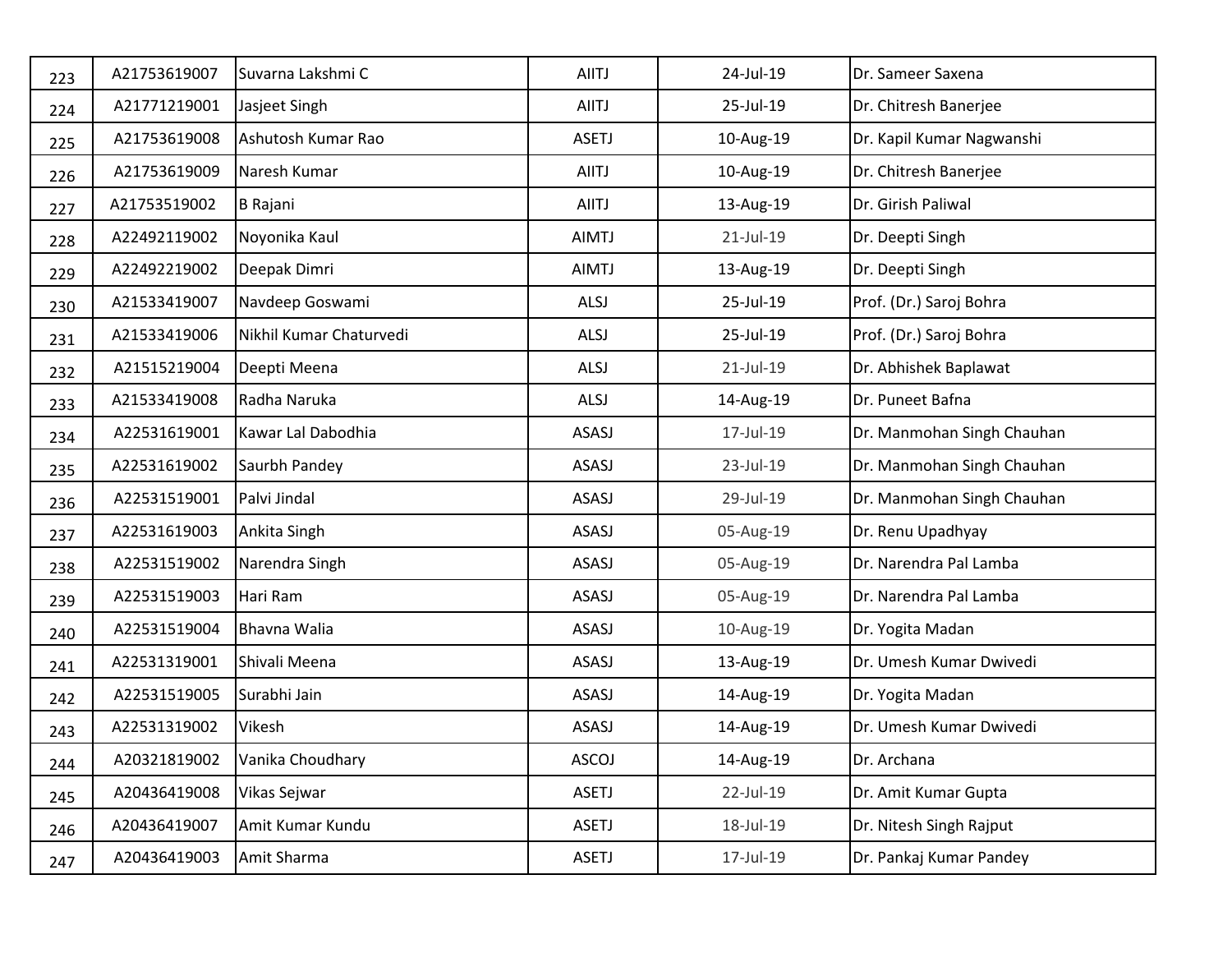| 248 | A20436419005 | Deepak Kachot             | <b>ASETJ</b>   | 18-Jul-19          | Dr. Pramod Kumar Bhatt   |
|-----|--------------|---------------------------|----------------|--------------------|--------------------------|
| 249 | A20436419006 | Rajesh Rathore            | <b>ASETJ</b>   | 18-Jul-19          | Dr. Nitesh Singh Rajput  |
| 250 | A20436419010 | Nishant Nilkanth Pachpor  | <b>ASETJ</b>   | 07-Aug-19          | Dr. B Suresh Kumar       |
| 251 | A20436419009 | Shaikh Salim Shaikh Gulab | <b>ASETJ</b>   | 07-Aug-19          | Dr. B Suresh Kumar       |
| 252 | A20436419011 | Deore Kailas Dhanraj      | <b>ASETJ</b>   | 13-Aug-19          | Dr. Nitesh Singh Rajput  |
| 253 | A20436419012 | Badgujar Sachin Prabhakar | <b>ASETJ</b>   | 13-Aug-19          | Dr. Cherku Sandesh Kumar |
| 254 | A20436419013 | Jamadar Pradip Darbasring | <b>ASETJ</b>   | 13-Aug-19          | Dr. Rajeev Sharma        |
| 255 | A20436419004 | Naresh Singh              | <b>ASETJ</b>   | 18-Jul-19          | Dr. Pramod Kumar Bhatt   |
| 256 | A20732419001 | Adity                     | ASHJ           | 26-Jul-19          | Dr. Yashwant Singh Rawal |
| 257 | A21832719002 | Sonia Rani                | <b>ASLJ</b>    | 10-Aug-19          | Dr. Manoj Kumar          |
| 258 | A21984219001 | Prashant Saxena           | ASLAJ          | 25-Jul-19          | Dr. Rahul Tripathi       |
| 259 | A21984219003 | Gurvinder Kaur            | <b>ASLAJ</b>   | 31-Jul-19          | Dr. Ashutosh Singh       |
| 260 | A21964519001 | Jyoti Shekhawat           | ASLAJ          | 09-Aug-19          | Dr. Harshlika Khangarot  |
| 261 | A22531319004 | Meenu Khan                | ASASJ          | 11-Sep-19          | Dr. Deepshikha Rathore   |
| 262 | A22531319003 | Hariom                    | ASASJ          | 08-Jan-19          | Dr. Deepshikha Rathore   |
| 263 | A22592319001 | Muhammed Muhshif Karadan  | <b>ACOASTJ</b> | 03rd October, 2019 | Prof. (Dr.) P V S Raju   |
| 264 | A21030419002 | Pratibha Shekhawat        | AIBASJ         | 16-Oct-19          | Dr. Prashant             |
| 265 | A20033120001 | Nahid Zehra               | ABSJ           | 01-Feb-20          | Dr. Mamta Pankaj Jain    |
| 266 | A20230720001 | Shabeer Padariyakam       | AIBJ           | 24-Jan-20          | Prof. (Dr.) S L Kothari  |
| 267 | A20217320001 | Priyanka Sinoliya         | AIBJ           | 25-Jan-20          | Prof. (Dr.) Vinay Sharma |
| 268 | A20242320001 | Malvika Mishra            | AIBJ           | 22-Jan-20          | Dr. Desh Deepak Singh    |
| 269 | A22532020001 | Abhishek Sharma           | ASASJ          | 30-Jan-20          | Dr. Shweta Kulshreshtha  |
| 270 | A20217320002 | Dharmsheel Shrivastav     | AIBJ           | 29-Jan-20          | Dr. Desh Deepak Singh    |
| 271 | A22532020002 | Pooja Sharma              | ASASJ          | 03-Feb-20          | Dr. Era Upadhay          |
| 272 | A20230720002 | Gaurav Sharma             | AIBJ           | 07-Feb-20          | Dr. Vikram Kumar         |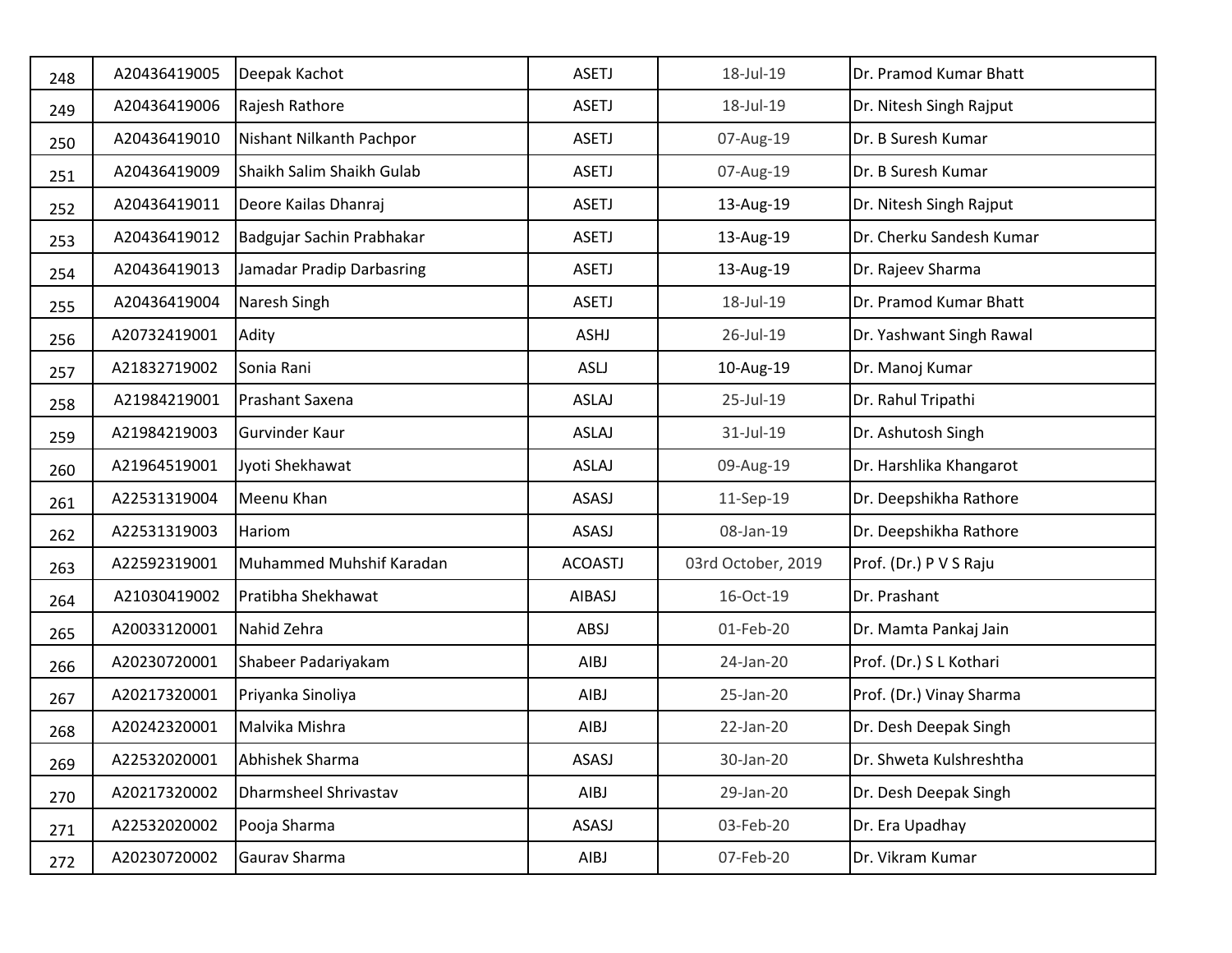| 273 | A21088420002 | Ansar Kodasseri               | AIBASJ       | 30-Jan-20 | Dr. Ruchi Joshi            |
|-----|--------------|-------------------------------|--------------|-----------|----------------------------|
| 274 | A21088420001 | Anvar Ibrahim Ap              | AIBASJ       | 30-Jan-20 | Dr. Monika Gwalani         |
| 275 | A21008120001 | Maeenuddin                    | AIBASJ       | 03-Feb-20 | Dr. Neharshi Srivastava    |
| 276 | A21088320002 | Harish Chauhan                | AIBASJ       | 03-Feb-20 | Dr. Vismita Paliwal        |
| 277 | A21088320001 | Sindhujamanishakamini P       | AIBASJ       | 27-Jan-20 | Dr. Chirmi Acharya         |
| 278 | A21088420003 | Yagya Chaturvedi              | AIBASJ       | 03-Feb-20 | Dr. Vismita Paliwal        |
| 279 | A21008120002 | Retambhara Khangarot          | AIBASJ       | 04-Feb-20 | Dr. Nida Nafees            |
| 280 | A21771320001 | Pramod Kumar Gupta            | <b>ASETJ</b> | 01-Feb-20 | Dr. Amit Kumar Gupta       |
| 281 | A21771320002 | Honey Gocher                  | AIITJ        | 03-Feb-20 | Dr. Swapnesh Taterh        |
| 282 | A21515220001 | Aditya Choudhary              | ALSJ         | 28-Jan-20 | Dr. Puneet Bafna           |
| 283 | A21515220002 | Anjali Khandelwal             | ALSJ         | 29-Jan-20 | Dr. Puneet Bafna           |
| 284 | A22531720001 | Shivani Sharma                | ASASJ        | 26-Jan-20 | Dr. Ravi Shankar Dubey     |
| 285 | A22562820001 | Umate Laxmikant Vithalrao     | ASASJ        | 01-Feb-20 | Dr. Kanak Modi             |
| 286 | A20321820001 | <b>Hitender Sehrawat</b>      | <b>ASCOJ</b> | 22-Jan-20 | Dr. Abdul Quadir Siddiquee |
| 287 | A20321720002 | Akash Modi                    | <b>ASCOJ</b> | 30-Jan-20 | Dr. Pallavi Mishra         |
| 288 | A20321820002 | Rohan Shivendra               | <b>ASCOJ</b> | 28-Jan-20 | Dr. Tanushree Mukherjee    |
| 289 | A20436420001 | Karambir                      | <b>ASETJ</b> | 31-Jan-20 | Dr. Ashwani Kumar Yadav    |
| 290 | A20436420003 | Pradip Kailas Patil           | <b>ASETJ</b> | 03-Feb-20 | Dr. Amit Kumar Gupta       |
| 291 | A20436420002 | Suchita Arora                 | <b>ASETJ</b> | 03-Feb-20 | Dr. Sunil Kumar Yadav      |
| 292 | A20436420004 | Bhavesh Joshi                 | <b>ASETJ</b> | 03-Feb-20 | Dr. Pratheek Sudhakaran    |
| 293 | A20436320003 | Dhiraj Vasantrao Bhise        | <b>ASETJ</b> | 03-Feb-20 | Dr. Sunil Kumar Yadav      |
| 294 | A20436320002 | Landge Pravinkumar Bhujangrao | ASETJ        | 03-Feb-20 | Dr. Ajit Noonia            |
| 295 | A20436320001 | Amit Kumar Manjhvar           | <b>ASETJ</b> | 31-Jan-20 | Dr. Sunil Kumar Yadav      |
| 296 | A20563620001 | Indu Sharma                   | <b>ASFTJ</b> | 29-Jan-20 | Dr. Sambhaditya Raj        |
| 297 | A20563620002 | Kiran Sharma                  | <b>ASFTJ</b> | 30-Jan-20 | Dr. Sambhaditya Raj        |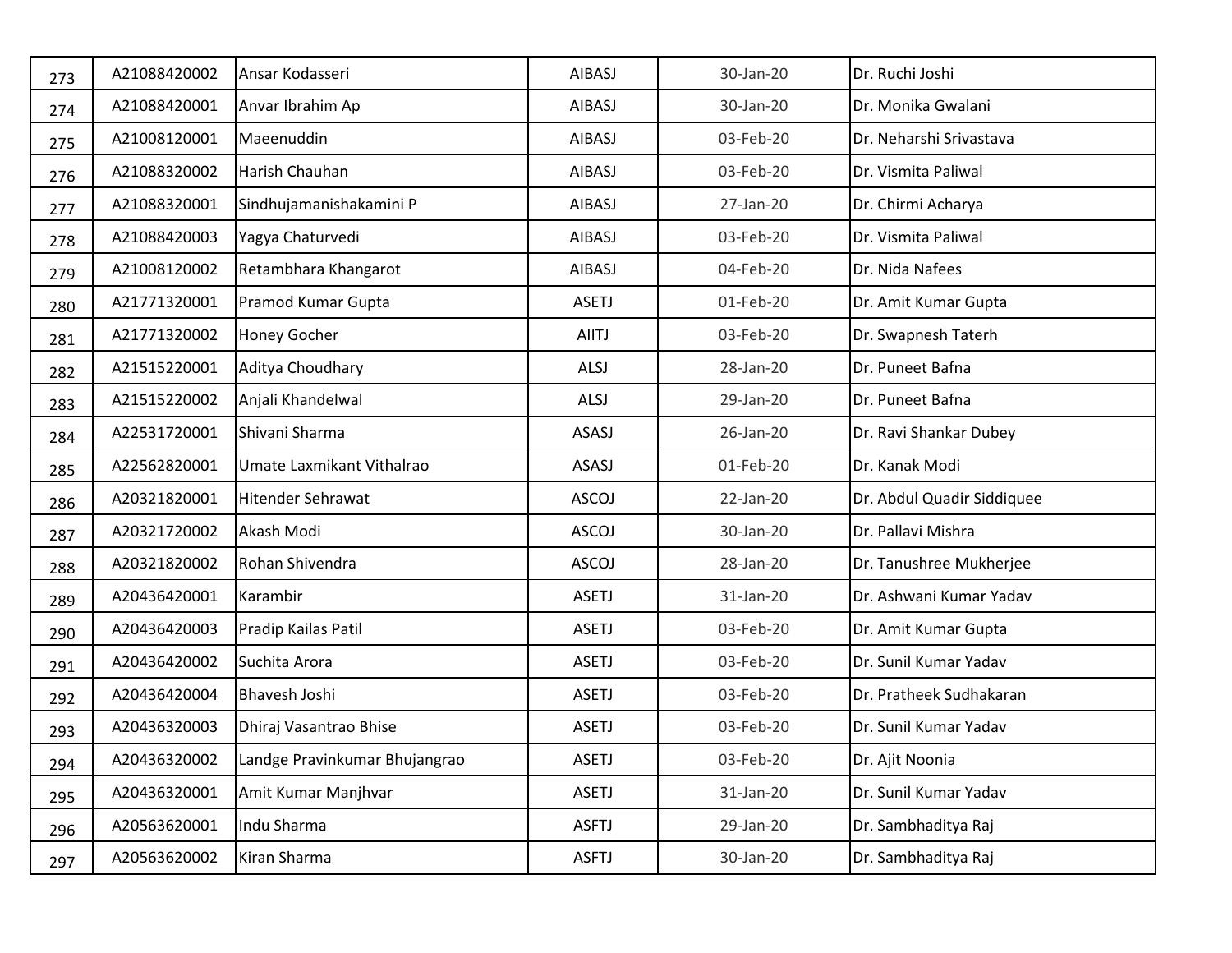| 298 | A20732420001 | Deepak Tiwari      | ASHJ          | 23-Jan-20  | Prof. Sanjeeb Pal           |
|-----|--------------|--------------------|---------------|------------|-----------------------------|
| 299 | A20732420002 | Rinkey Singh Jadon | ASHJ          | 03-Feb-20  | Dr. Sushil Kumar            |
| 300 | A21832720001 | Neelesh Kanwar     | ASLJ          | 01-Feb-20  | Dr. Aditi Dev Deol          |
| 301 | A21832820001 | Kapila Joshi       | <b>ASLJ</b>   | 01-Feb-20  | Dr. Kaushal Kishore Sharma  |
| 302 | A21832720002 | Sushila            | <b>ASLJ</b>   | 03-Feb-20  | Dr. Kaushal Kishore Sharma  |
| 303 | A21832720003 | Mayank Kumar       | <b>ASLJ</b>   | 12-Feb-20  | Prof. Parul Mishra          |
| 304 | A21984120001 | Kapil Kumar        | <b>ASLAJ</b>  | 28-Jan-20  | Dr. Ashutosh Singh          |
| 305 | A21964520001 | Narender Kumar     | <b>ASLAJ</b>  | 01-Feb-20  | Dr. Harshlika Khangarot     |
| 306 | A21844320001 | K. Muthuvel        | ASLJ          | 18-Mar-20  | Prof. Dipa Chakrabarti      |
| 307 | A20030320003 | Neeraj Sharma      | ABSJ          | 3-Sep-20   | Dr. Rahul Agarwal           |
| 308 | A20030320004 | Siddharth Jain     | ABSJ          | 4-Sep-20   | Dr. Mamta Pankaj Jain       |
| 309 | A20030320005 | Ramandeep Kaur     | ABSJ          | 8-Nov-20   | Prof. (Dr.) Amit Jain       |
| 310 | A20033120002 | Monika Sharma      | ABSJ          | 8-Nov-20   | Dr. Abhineet Saxena         |
| 311 | A20217320003 | Mrinalini Roy      | AIBJ          | 24-Aug-20  | Dr. Vijay Kumar Srivastava  |
| 312 | A20217320004 | Varsha Choudhary   | AIBJ          | 4-Sep-20   | Dr. Neelam Jain             |
| 313 | A20220720001 | Amit Gupta         | AIBJ          | 3-Sep-20   | Dr. Ravi Ranjan Kumar Niraj |
| 314 | A20242320002 | Karnam Sangwan     | AIBJ          | 3-Sep-20   | Dr. Harish Kumar            |
| 315 | A21008120003 | Ankita Sagar       | AIBASJ        | $1-Sep-20$ | Dr. Chirmi Acharya          |
| 316 | A21030420001 | Jyoti Kumari       | <b>AIBASJ</b> | 28-Aug-20  | Dr. Monika Gwalani          |
| 317 | A21030420002 | Tanzuma Zaman      | AIBASJ        | 3-Sep-20   | Dr. Nida Nafees             |
| 318 | A21088320003 | S. Pon Shylaja     | AIBASJ        | 24-Aug-20  | Dr. Neharshi Srivastava     |
| 319 | A21088320004 | Chhaya Rousa       | AIBASJ        | $4-Sep-20$ | Prof. Anand Prakash         |
| 320 | A21088420004 | Suvarna S. Nair    | AIBASJ        | 30-Aug-20  | Prof. Anand Prakash         |
| 321 | A21088420005 | Sunanda Kolhe      | AIBASJ        | 2-Sep-20   | Prof. Anand Prakash         |
| 322 | A21088420006 | Shaini Suraj       | AIBASJ        | 4-Sep-20   | Prof. Anand Prakash         |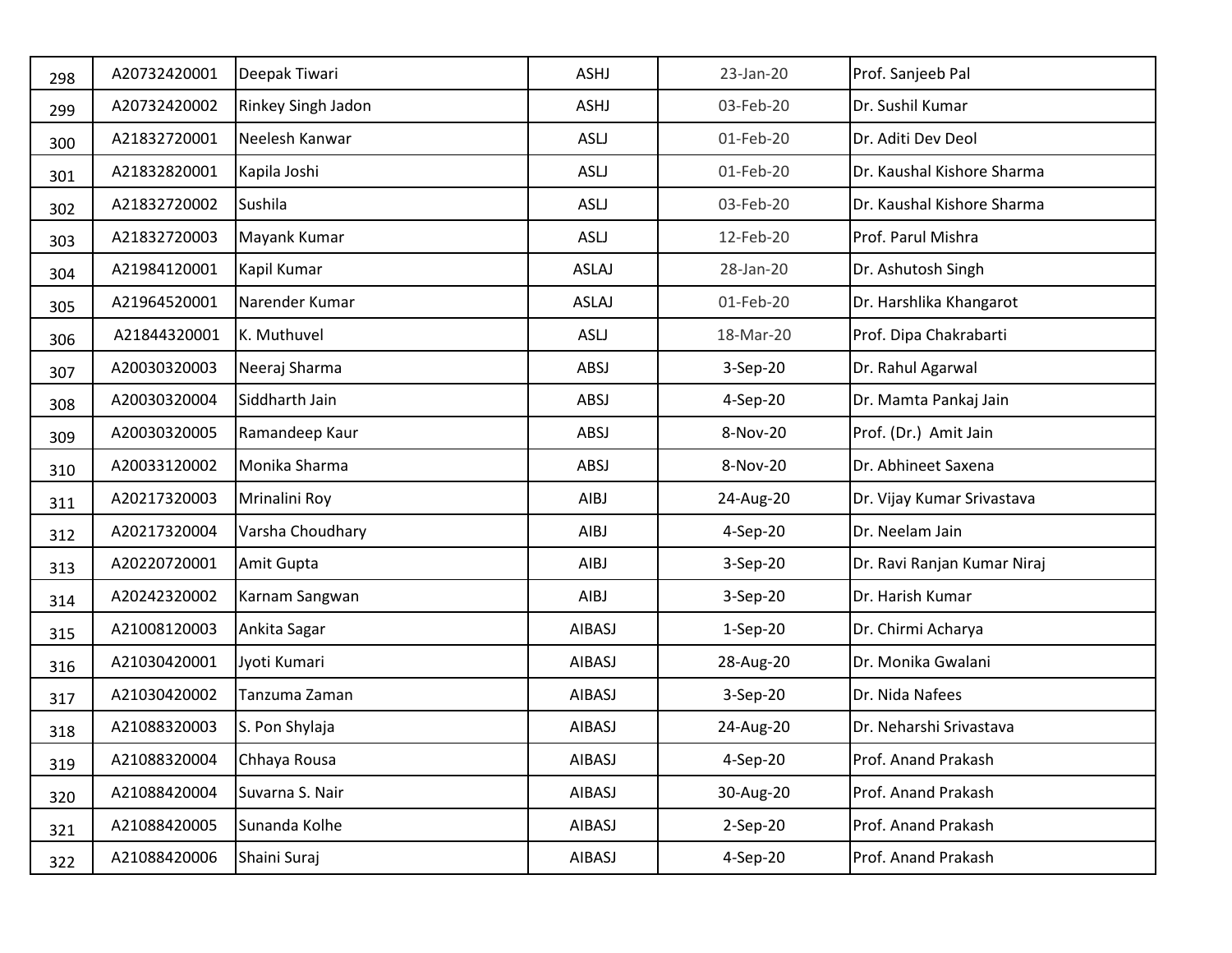| 323 | A21753620001 | Anshu Sindhwani         | AIITJ          | 4-Sep-20   | Dr. Furqan Alam            |
|-----|--------------|-------------------------|----------------|------------|----------------------------|
| 324 | A22492120001 | Neha Mani Tripathi      | AIMTJ          | 31-Aug-20  | Dr. Deepti Singh           |
| 325 | A22492220002 | Amrita Joshi            | <b>AIMTJ</b>   | 8-Nov-20   | Dr. Parul Yadav            |
| 326 | A21515220003 | Aman Kumar Sharma       | ALSJ           | 24-Aug-20  | Dr. Ashu Maharshi          |
| 327 | A21533420001 | Priyanka Sharma         | ALSJ           | 24-Aug-20  | Dr. Vinod Kumar            |
| 328 | A21533420002 | Anshul Goyal            | ALSJ           | 27-Aug-20  | Dr. Vinod Kumar            |
| 329 | A21533420003 | Debaditya Roy           | ALSJ           | 30-Aug-20  | Dr. Vinod Kumar            |
| 330 | A21533420005 | Jasdeep Kaur            | ALSJ           | 3-Sep-20   | Dr. Vinod Kumar            |
| 331 | A20183420001 | Sarika Jain             | ASAPJ          | 31-Aug-20  | Prof. Anurag Varma         |
| 332 | A22531320002 | Neelam Kumari           | ASASJ          | $1-Sep-20$ | Dr. Umesh Kumar Dwivedi    |
| 333 | A22531320003 | Rishi Raj Singh Rathore | ASASJ          | 4-Sep-20   | Dr. Deepshikha Rathore     |
| 334 | A22531520001 | Renu                    | ASASJ          | 6-Nov-20   | Dr. Manmohan Singh Chauhan |
| 335 | A22531720002 | Gajender Yadav          | ASASJ          | 4-Sep-20   | Dr. Mahaveer Prasad Yadav  |
| 336 | A22562820002 | Anita Sahu              | ASASJ          | $1-Sep-20$ | Prof. (Dr.) Jagdish Prasad |
| 337 | A22562820003 | Lokesh Parashar         | ASASJ          | 3-Sep-20   | Prof. (Dr.) Jagdish Prasad |
| 338 | A22592420001 | Reba Mary Raju          | <b>ACOASTJ</b> | 4-Sep-20   | Prof. (Dr.) P V S Raju     |
| 339 | A20321720003 | Kritika Sharma          | ASCOJ          | 27-Aug-20  | Dr. Pallavi Mishra         |
| 340 | A20321720004 | Rajeev Kumar            | <b>ASCOJ</b>   | $1-Sep-20$ | Dr. Yogita Swami           |
| 341 | A20321720005 | Somendra Prajapat       | <b>ASCOJ</b>   | 7-Sep-20   | Dr. Abdul Quadir Siddiquee |
| 342 | A20321720006 | Dhanushree Vyas         | <b>ASCOJ</b>   | 4-Nov-20   | Dr. Pallavi Mishra         |
| 343 | A20436420005 | Ravikumar R N           | <b>ASETJ</b>   | 27-Aug-20  | Dr. Manu Banga             |
| 344 | A20436420007 | Mahale Prasad Prabhakar | ASETJ          | 30-Aug-20  | Dr. Arup Roy               |
| 345 | A20436420006 | Mahajan Mahesh Madhukar | <b>ASETJ</b>   | 30-Aug-20  | Dr. Amit Kumar Gupta       |
| 346 | A20436420009 | Neha Kumari             | <b>ASETJ</b>   | $1-Sep-20$ | Dr. Sanjay Kumar Singh     |
| 347 | A20436420010 | Deepak Kumar            | <b>ASETJ</b>   | 3-Sep-20   | Dr. Pankaj Kumar Pandey    |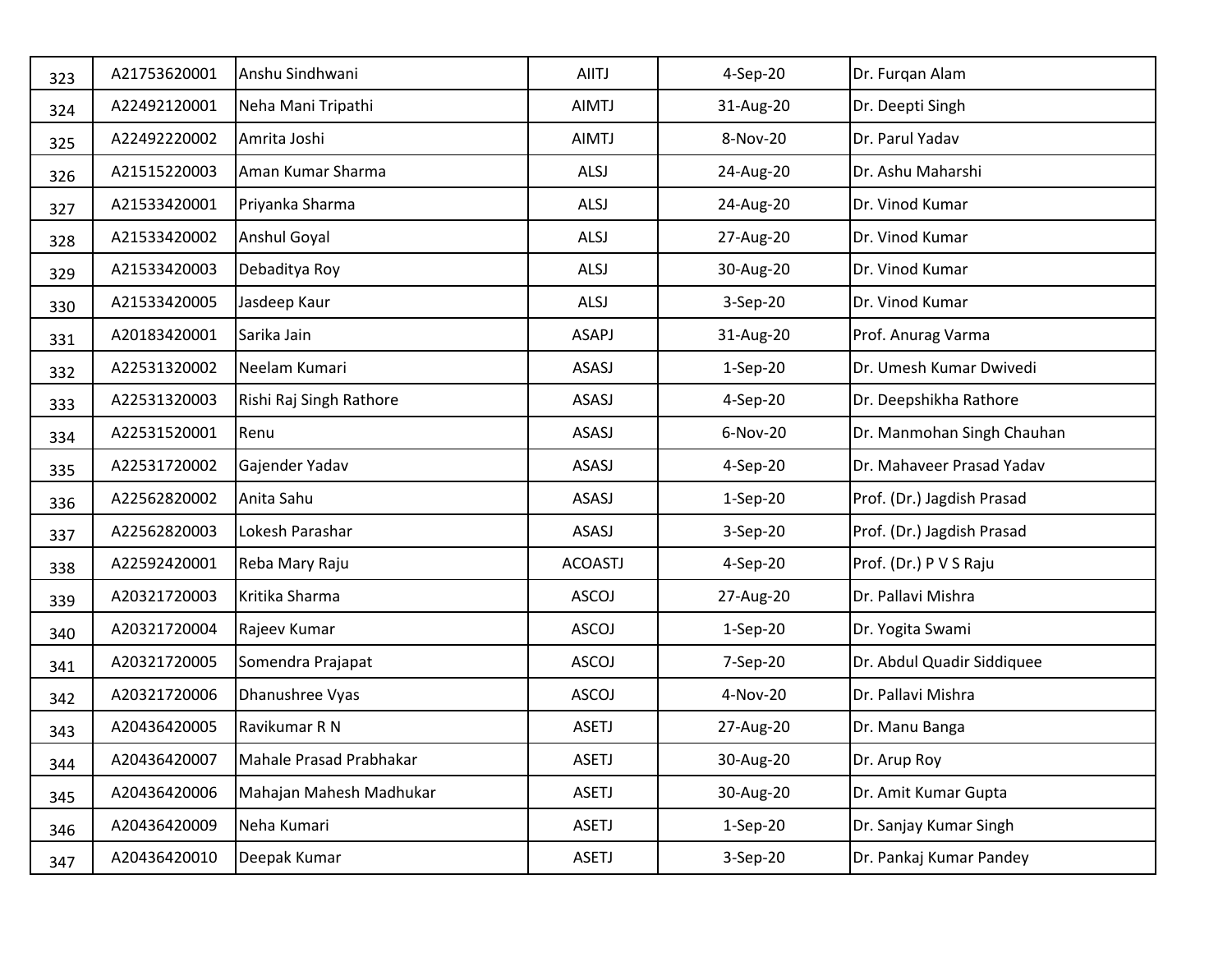| 348 | A20436420012  | Shaikh Meenaz Hamraz Husain  | <b>ASETJ</b> | 4-Sep-20  | Dr. Ashwani Kumar Yadav    |
|-----|---------------|------------------------------|--------------|-----------|----------------------------|
| 349 | A20436420013  | Mohammad Dawood Saifullah    | <b>ASETJ</b> | 4-Sep-20  | Yet to be alloted          |
| 350 | A20732320001  | Eabin Mathew                 | ASHJ         | 30-Aug-20 | Dr. Saurabh Sharma         |
| 351 | A20732320002  | Archana Kumari Bhagat        | ASHJ         | 3-Sep-20  | Prof. Sanjeeb Pal          |
| 352 | A20732420003  | Somya Takuli                 | ASHJ         | 25-Aug-20 | Dr. Yashwant Singh Rawal   |
| 353 | A20732420006  | Anirudh                      | ASHJ         | 3-Sep-20  | Prof. Sanjeeb Pal          |
| 354 | A21832720004  | Payal Mathur                 | ASLJ         | 30-Aug-20 | Dr. Kaushal Kishore Sharma |
| 355 | A21832720005  | Suhani Agrawal               | ASLJ         | 5-Oct-20  | Dr. Aditi Dev Deol         |
| 356 | A21832820002  | Arpitaben Keshavbhai Chauhan | ASLJ         | 2-Sep-20  | Dr. Manoj Kumar            |
| 357 | A21832820003  | Kuriakose Varkey             | ASLJ         | 3-Sep-20  | Prof. Parul Mishra         |
| 358 | A21844220001  | Anirudh Khandelwal           | <b>ASLJ</b>  | 3-Sep-20  | Prof. Dipa Chakrabarti     |
| 359 | A218115120001 | Harshita Poswal              | ASLJ         | 4-Nov-20  | Dr. Sabyasachi Mishra      |
| 360 | A21964520002  | Kavita Maithani              | <b>ASLAJ</b> | 3-Nov-20  | Dr. Abhay Kumar            |
| 361 | A21984220001  | Jaivardhan Singh             | <b>ASLAJ</b> | 8-Nov-20  | Dr. Rahul Tripathi         |
| 362 | A21088420007  | Yogita Yadav                 | AIBASJ       | 18-Nov-20 | Dr. Monika Gwalani         |
| 363 | A21088420008  | Nidhi Shrivastava            | AIBASJ       | 19-Nov-20 | Dr. Neharshi Srivastava    |
| 364 | A20030321002  | Adity Boruah                 | ABSJ         | 05-Feb-21 | Dr. Deepali Bhatnagar      |
| 365 | A20030321011  | Ankita Arora                 | ABSJ         | 10-Feb-21 | Dr. Preeti Yadav           |
| 366 | A20030321004  | Anu Jain                     | ABSJ         | 06-Feb-21 | Dr. Shikha Sharma          |
| 367 | A20030321007  | Deepak Saxena                | ABSJ         | 08-Feb-21 | Dr. Ritu Vashistha         |
| 368 | A20030321001  | Gundeti Sandeep              | ABSJ         | 03-Feb-21 | Dr. Deepali Bhatnagar      |
| 369 | A20030321006  | Ruchi Gupta                  | ABSJ         | 07-Feb-21 | Dr. Ashutosh Kumar         |
| 370 | A20030321005  | Ruchi Jain                   | ABSJ         | 07-Feb-21 | Dr. Amita Chourasiya       |
| 371 | A20030321008  | Sai Kiran                    | ABSJ         | 08-Feb-21 | Dr. Rahul Agarwal          |
| 372 | A20030321010  | Shefali Sharma               | ABSJ         | 10-Feb-21 | Dr. Rahul Agarwal          |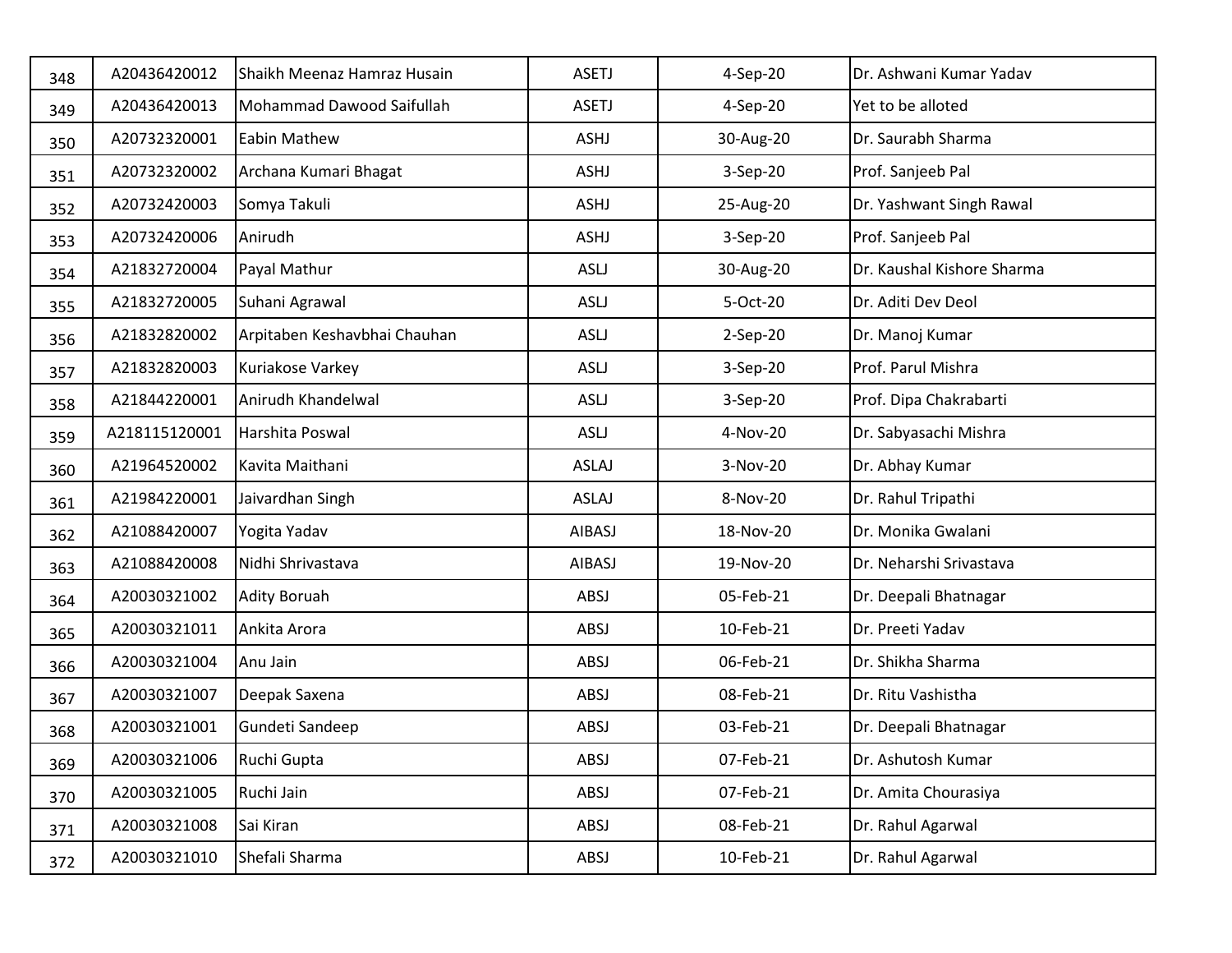| 373 | A20030321009 | Sumit Kumar Sonu           | ABSJ         | 09-Feb-21 | Dr. Shikha Sharma          |
|-----|--------------|----------------------------|--------------|-----------|----------------------------|
| 374 | A20030321012 | Siddharth Anand            | ABSJ         | 11-Feb-21 | Dr. Shikha Sharma          |
| 375 | A21088421002 | Alvis Keisham              | AIBASJ       | 05-Feb-21 | Prof. Anand Prakash        |
| 376 | A21030421001 | Pallavi Sharma             | AIBASJ       | 01-Feb-21 | Dr. Chirmi Acharya         |
| 377 | A21088421001 | Poonam Joshi               | AIBASJ       | 05-Feb-21 | Prof. Anand Prakash        |
| 378 | A21088321001 | Shiti Bhatnagar            | AIBASJ       | 06-Feb-21 | Prof. Anand Prakash        |
| 379 | A21008121001 | Suhani Mathur              | AIBASJ       | 05-Feb-21 | Dr. Monika Gwalani         |
| 380 | A20242321001 | Renu                       | AIBJ         | 06-Feb-21 | Dr. Harish Kumar           |
| 381 | A20220721001 | Snehprabha Tomar           | AIBJ         | 08-Feb-21 | Dr. Vigi Chaudhary         |
| 382 | A20217321001 | Sahil                      | AIBJ         | 13-Feb-21 | Dr. Kumar Sambhav Verma    |
| 383 | A21753621001 | Akhilesh Nagar             | AIITJ        | 04-Feb-21 | Dr. Girish Paliwal         |
| 384 | A21753621002 | Amit Kumar Singh           | <b>AIITJ</b> | 06-Feb-21 | Dr. Swapnesh Taterh        |
| 385 | A21771321001 | Dimpy Jindal               | AIITJ        | 06-Feb-21 | Dr. Manju Kaushik          |
| 386 | A21753621003 | N Chandra Praveen          | <b>AIITJ</b> | 06-Feb-21 | Dr. Chitresh Banerjee      |
| 387 | A22492221003 | Chillathoti Nagendra       | <b>AIMTJ</b> | 11-Feb-21 | Prof. (Dr.) G. K. Aseri    |
| 388 | A22492221004 | Dudimani Suneel Kumar      | <b>AIMTJ</b> | 11-Feb-21 | Dr. Manali Datta           |
| 389 | A22492221001 | Manisha Dhiren Raval       | <b>AIMTJ</b> | 04-Feb-21 | Dr. Neeraj Khare           |
| 390 | A22492221007 | Pennabadi Muneeswar Reddy  | <b>AIMTJ</b> | 11-Feb-21 | Dr. Vijay Kumar Srivastava |
| 391 | A22492221005 | Somireddypalli Guru Prasad | <b>AIMTJ</b> | 11-Feb-21 | Dr. Manishita Das Mukherji |
| 392 | A22492121001 | Sweta                      | <b>AIMTJ</b> | 10-Feb-21 | Dr. Deepansh Sharma        |
| 393 | A22492221006 | Vutti Mounika              | <b>AIMTJ</b> | 11-Feb-21 | Dr. Neelam Jain            |
| 394 | A21533421001 | <b>Shobhit Malik</b>       | ALSJ         | 03-Feb-21 | Dr. Puneet Bafna           |
| 395 | A21533421002 | Sonali Bhatnagar           | ALSJ         | 08-Feb-21 | Dr. Vinod Kumar            |
| 396 | A20183421005 | Ankita Saxena              | ASAPJ        | 12-Feb-21 | Dr. Pratheek Sudhakaran    |
| 397 | A20183421003 | Dinesh Hipparkar           | ASAPJ        | 04-Feb-21 | Prof. Anurag Varma         |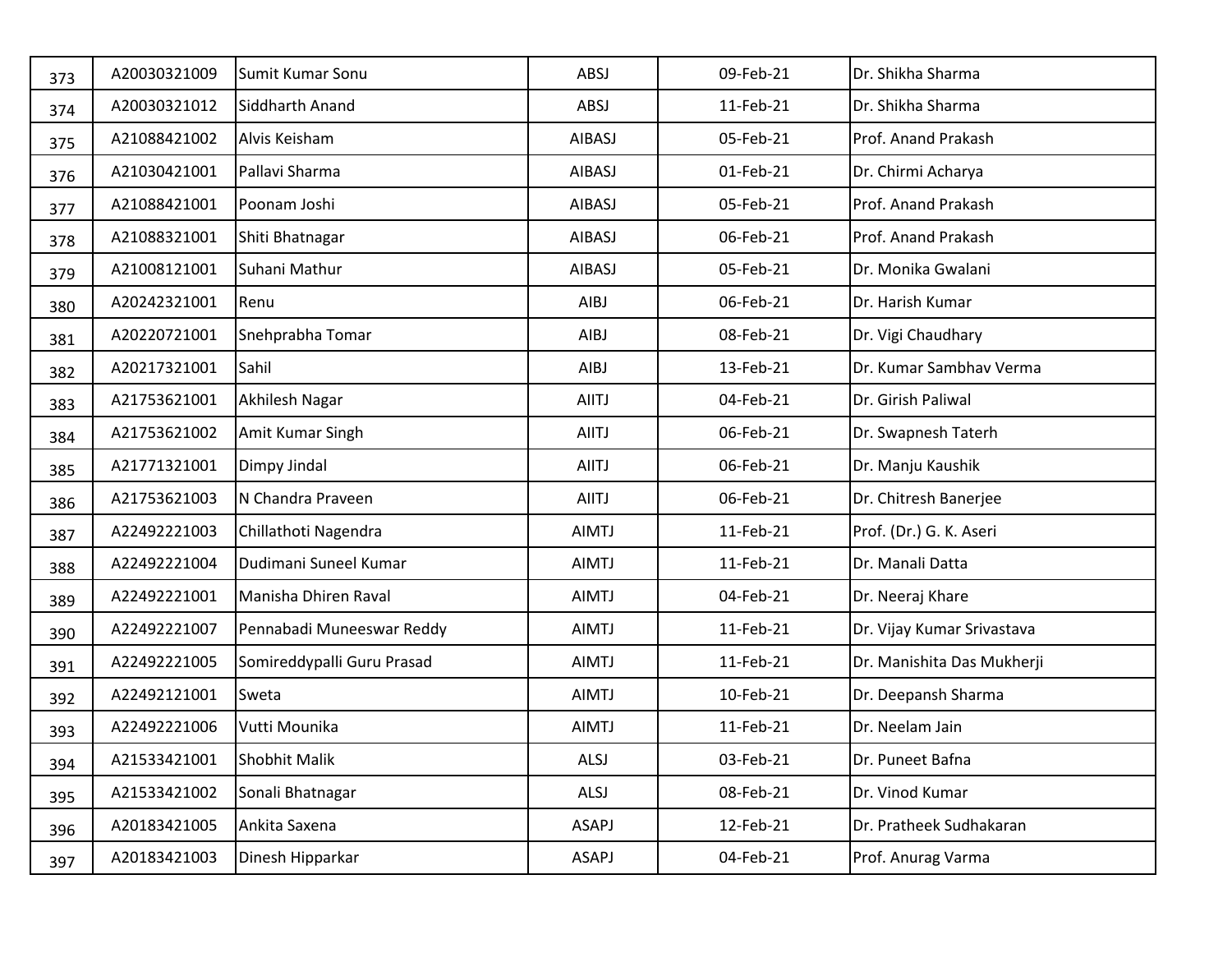| 398 | A20183421002 | <b>Gazal Dandia</b>               | ASAPJ          | 02-Feb-21 | Dr. Pratheek Sudhakaran    |
|-----|--------------|-----------------------------------|----------------|-----------|----------------------------|
| 399 | A20183421001 | Ishani Gogoi                      | ASAPJ          | 02-Feb-21 | Dr. Khuplianlam Tungnung   |
| 400 | A20183421004 | Manjari Rai                       | ASAPJ          | 09-Feb-21 | Prof. Anurag Varma         |
| 401 | A22531821001 | Akash Sharma                      | ASASJ          | 07-Feb-21 | Prof. Upendra Mishra       |
| 402 | A22592421001 | Naveen Kumar                      | <b>ACOASTJ</b> | 03-Feb-21 | Dr. Shatrughan Singh       |
| 403 | A22531521001 | Neetu Yadav                       | ASASJ          | 08-Feb-21 | Dr. Yogita Madan           |
| 404 | A22532021001 | Rakhi Chahar                      | ASASJ          | 06-Feb-21 | Dr. Manishita Das Mukherji |
| 405 | A20321821002 | Arunkumar V N                     | <b>ASCOJ</b>   | 05-Feb-21 | Dr. Jayati Sharma          |
| 406 | A20321821003 | Gulshan Kumar Rawat               | <b>ASCOJ</b>   | 09-Feb-21 | Dr. Pallavi Mishra         |
| 407 | A20321821001 | Rajesh Sharma                     | <b>ASCOJ</b>   | 02-Feb-21 | Dr. Tanushree Mukherjee    |
| 408 | A20321721001 | Shruti Sharma                     | <b>ASCOJ</b>   | 06-Feb-21 | Dr. Archana                |
| 409 | A20436421001 | Abhilasha Devdatta Kulkarni       | <b>ASETJ</b>   | 01-Feb-21 | Yet to be alloted          |
| 410 | A20436421009 | Affrose                           | <b>ASETJ</b>   | 05-Feb-21 | Dr. Cherku Sandesh Kumar   |
| 411 | A20436421005 | Anupam Bonkra                     | <b>ASETJ</b>   | 02-Feb-21 | Dr. Pramod Kumar Bhatt     |
| 412 | A20436421015 | Ashwin Verma                      | <b>ASETJ</b>   | 10-Feb-21 | Dr. Amit Kumar Gupta       |
| 413 | A20436421014 | <b>Barun Pandey</b>               | <b>ASETJ</b>   | 10-Feb-21 | Dr. Kapil Kumar Nagwanshi  |
| 414 | A20436321001 | Khan Mubashirkhan Abdulrashidkhan | <b>ASETJ</b>   | 10-Feb-21 | Dr. Arup Roy               |
| 415 | A20436421002 | Mukhtar Ansari                    | <b>ASETJ</b>   | 02-Feb-21 | Dr. Manu Banga             |
| 416 | A20436421008 | Nagesh Sharma                     | <b>ASETJ</b>   | 05-Feb-21 | Dr. Arup Roy               |
| 417 | A20436421012 | Narmada Kari                      | <b>ASETJ</b>   | 09-Feb-21 | Dr. Sanjay Kumar Singh     |
| 418 | A20436421013 | Ronak Parikh                      | <b>ASETJ</b>   | 09-Feb-21 | Dr. Pankaj Kumar Pandey    |
| 419 | A20436421006 | Shaba Parveen Khan                | ASETJ          | 03-Feb-21 | Dr. Manu Banga             |
| 420 | A20436421004 | Shaikh Abdulsalam Ayub            | <b>ASETJ</b>   | 02-Feb-21 | Dr. Manu Banga             |
| 421 | A20436421007 | Soni Gupta                        | <b>ASETJ</b>   | 04-Feb-21 | Dr. Sudhanshu Singh        |
| 422 | A20436421003 | Syed Aamer Hashmi                 | <b>ASETJ</b>   | 02-Feb-21 | Dr. Amit Kumar Gupta       |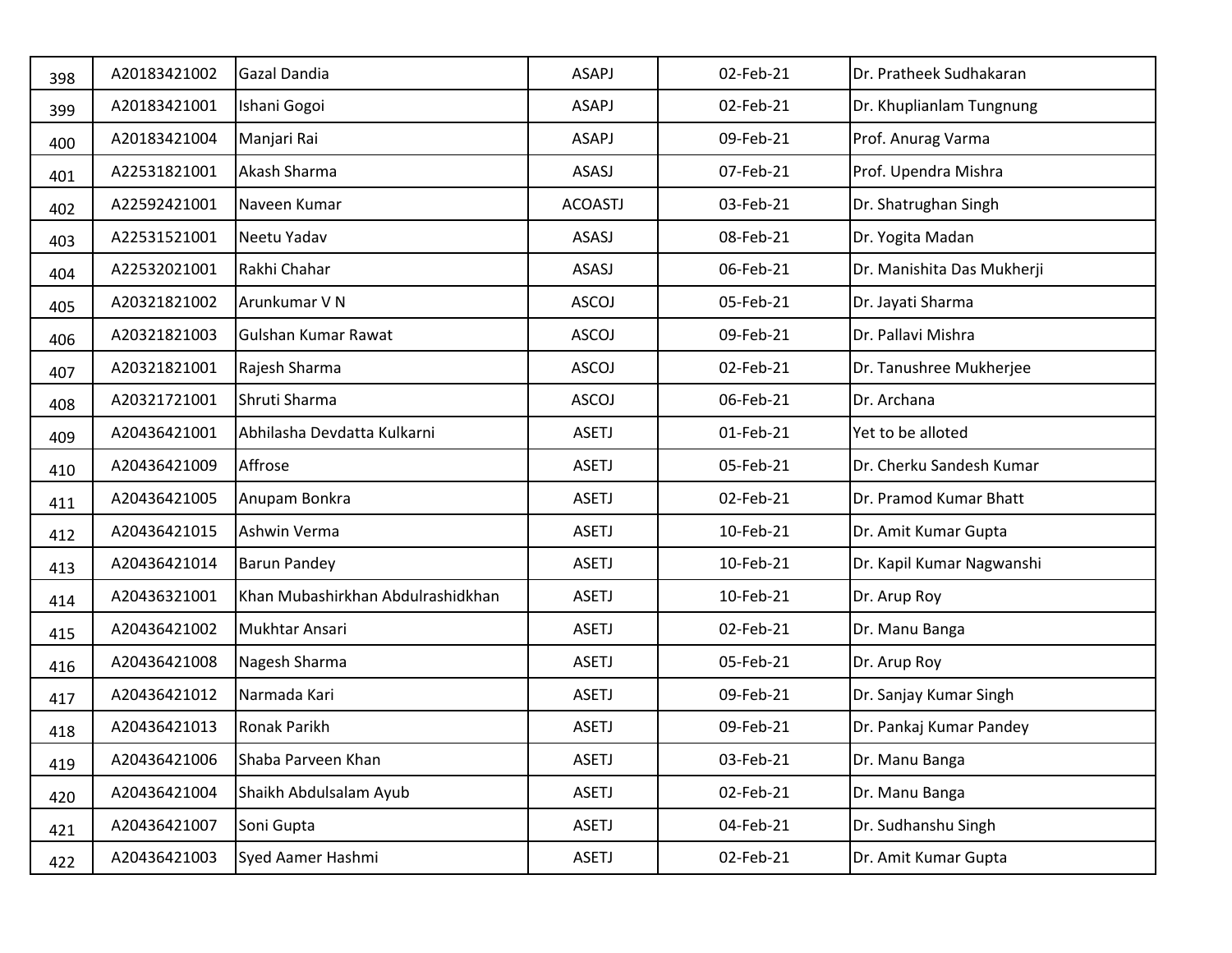| 423 | A20436421011 | Vinita Mathur          | <b>ASETJ</b>   | 09-Feb-21 | Dr. Sudhanshu Singh      |
|-----|--------------|------------------------|----------------|-----------|--------------------------|
| 424 | A20436421010 | Yempally Sangeetha     | <b>ASETJ</b>   | 05-Feb-21 | Dr. Sanjay Kumar Singh   |
| 425 | A20732421004 | Anshu Rawal            | ASHJ           | 10-Feb-21 | Dr. Sushil Kumar         |
| 426 | A20732421002 | Anuj Abrol             | ASHJ           | 05-Feb-21 | Dr. Jai Sonkar           |
| 427 | A20732421003 | Chandana Paul          | ASHJ           | 09-Feb-21 | Dr. Saurabh Sharma       |
| 428 | A20732421001 | Shikha Ahlawat         | ASHJ           | 03-Feb-21 | Dr. Yashwant Singh Rawal |
| 429 | A21984121001 | Jasparit Singh         | <b>ASLAJ</b>   | 10-Feb-21 | Dr. Ashutosh Singh       |
| 430 | A21964521001 | Mamta Jadoun           | <b>ASLAJ</b>   | 09-Feb-21 | Dr. Harshlika Khangarot  |
| 431 | A21984121002 | Omprakash Nath         | <b>ASLAJ</b>   | 10-Feb-21 | Dr. Rahul Tripathi       |
| 432 | A21832821001 | Ajay Kumar             | <b>ASLJ</b>    | 04-Feb-21 | Prof. Dipa Chakrabarti   |
| 433 | A21832821002 | Kavita Bhalothia       | ASLJ           | 09-Feb-21 | Prof. Dipa Chakrabarti   |
| 434 | A21832721001 | Neha Dandona           | <b>ASLJ</b>    | 05-Feb-21 | Prof. Parul Mishra       |
| 435 | A21844221001 | Nidhi Singh Kavia      | <b>ASLJ</b>    | 09-Feb-21 | Prof. Dipa Chakrabarti   |
| 436 | A21832721002 | Shiwangi Shailja       | <b>ASLJ</b>    | 23-Mar-21 | Dr. Aditi Dev Deol       |
| 437 | A21832721003 | Hem Kanwar Shekhawat   | ASLJ           | 25-Mar-21 | Prof. Parul Mishra       |
| 438 | A21984121003 | Varsha Sain            | <b>ASLAJ</b>   | 13-Apr-21 | Dr. Ashutosh Singh       |
| 439 | A20030321013 | Akshay Kishor          | ABSJ           | 23-Aug-21 | Dr. Preeti Yadav         |
| 440 | A20033221001 | Anoop Chandran         | ABSJ           | 24-Aug-21 | Dr. Mamta Pankaj Jain    |
| 441 | A20033121002 | Garima Pancholi        | ABSJ           | 23-Aug-21 | Dr. Abhineet Saxena      |
| 442 | A20030321014 | Himanshu Kakkar        | ABSJ           | 23-Aug-21 | Dr. Ritu Vashistha       |
| 443 | A20007821002 | Mohammed Azhar Hussain | ABSJ           | 23-Aug-21 | Dr. Komal Khandelwal     |
| 444 | A20030321015 | Racharla Mamatha       | ABSJ           | 23-Aug-21 | Dr. Ashutosh Kumar       |
| 445 | A20007821001 | Sara Patel             | ABSJ           | 23-Aug-21 | Dr. Amita Chourasiya     |
| 446 | A22592421002 | Asif Magsood Beigh     | <b>ACOASTJ</b> | 26-Aug-21 | Dr. Shatrughan Singh     |
| 447 | A21008121002 | Priyanshi Rathore      | AIBASJ         | 25-Aug-21 | Dr. Nida Nafees          |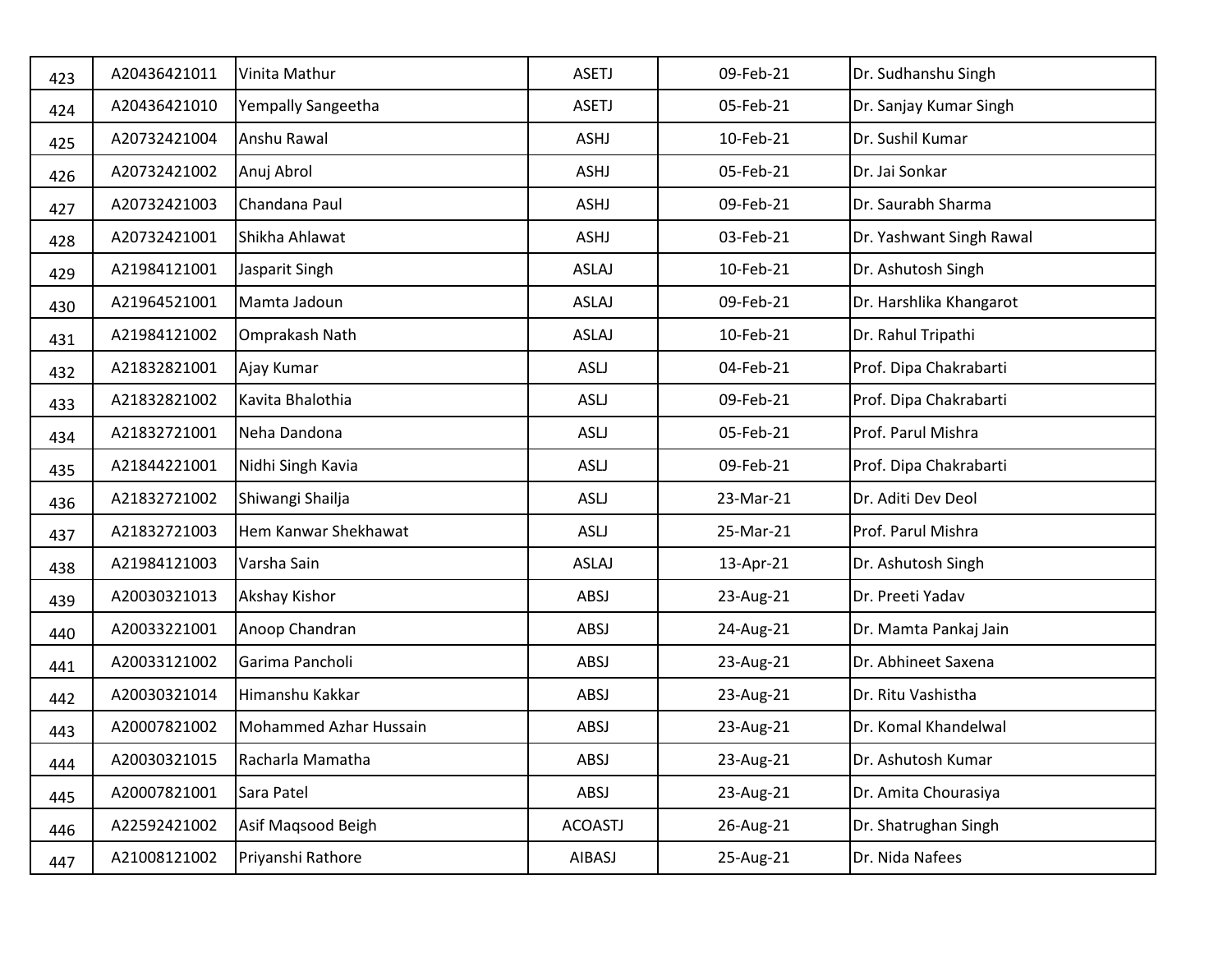| 448 | A21088321002 | Sonam Shukla              | AIBASJ       | 25-Aug-21 | Dr. Ruchi Joshi            |
|-----|--------------|---------------------------|--------------|-----------|----------------------------|
| 449 | A21088321003 | Sreyoshi Ghosh            | AIBASJ       | 25-Aug-21 | Dr. Vismita Paliwal        |
| 450 | A20230721001 | Ajay Prajapati            | AIBJ         | 24-Aug-21 | Dr. Vijay Kumar Srivastava |
| 451 | A20242421002 | Dimpi Dave                | AIBJ         | 25-Aug-21 | Dr. Jyoti Prabha Bishnoi   |
| 452 | A20230721002 | Neeti                     | AIBJ         | 25-Aug-21 | Dr. Shweta Kulshreshtha    |
| 453 | A20217321003 | Nirmal Kumar Chayal       | AIBJ         | 24-Aug-21 | Dr. Hemant Kumar Daima     |
| 454 | A20217321002 | Priyanka Mech             | AIBJ         | 24-Aug-21 | Dr. S. S. Lakhawat         |
| 455 | A20242421001 | Vishal Sharma             | AIBJ         | 25-Aug-21 | Dr. Harish Kumar           |
| 456 | A21753621004 | Ritu Sisodia              | <b>AIITJ</b> | 25-Aug-21 | Dr. Chitresh Banerjee      |
| 457 | A21753621005 | Roopali Salwan            | <b>AIITJ</b> | 26-Aug-21 | Dr. Swapnesh Taterh        |
| 458 | A22492121004 | Ananya Bhattacharya       | <b>AIMTJ</b> | 02-Sep-21 | Dr. Neeraj Khare           |
| 459 | A22492121003 | Asmita Mondal             | <b>AIMTJ</b> | 26-Aug-21 | Prof. (Dr.) G. K. Aseri    |
| 460 | A22492121002 | Kumari Priyanka Chauhan   | AIMTJ        | 26-Aug-21 | Dr. Deepansh Sharma        |
| 461 | A21515221001 | Himanshu Kaushik          | ALSJ         | 26-Aug-21 | Dr. Prateek Deol           |
| 462 | A21533421003 | Moushumi Sarmah           | ALSJ         | 26-Aug-21 | Dr. Ashu Maharshi          |
| 463 | A21533421004 | Richa Gupta               | ALSJ         | 26-Aug-21 | Dr. Prateek Deol           |
| 464 | A21515221002 | Srishti Jain              | ALSJ         | 26-Aug-21 | Dr. Puneet Bafna           |
| 465 | A22531621002 | Naik Sneha Rajaram        | ASASJ        | 26-Aug-21 | Dr. Yogita Madan           |
| 466 | A22562821001 | Prakash Madda             | ASASJ        | 26-Aug-21 | Prof. (Dr.) Jagdish Prasad |
| 467 | A22531821002 | Shikha Dadhich            | ASASJ        | 26-Aug-21 | Dr. Mahaveer Prasad Yadav  |
| 468 | A22531421001 | Sudeshna Pramanik         | ASASJ        | 26-Aug-21 | Prof. Kanad Ray            |
| 469 | A20321721004 | Apoorva Mahiwal           | <b>ASCOJ</b> | 04-Sep-21 | Dr. Saad Ullah Khan        |
| 470 | A20321821005 | Mansi Kapil               | ASCOJ        | 26-Aug-21 | Dr. Archana                |
| 471 | A20321821004 | Syed Iftekhar Abbas Rizvi | ASCOJ        | 26-Aug-21 | Dr. Saad Ullah Khan        |
| 472 | A20732421007 | Dhiraj Kumar              | ASHJ         | 27-Aug-21 | Dr. Jai Sonkar             |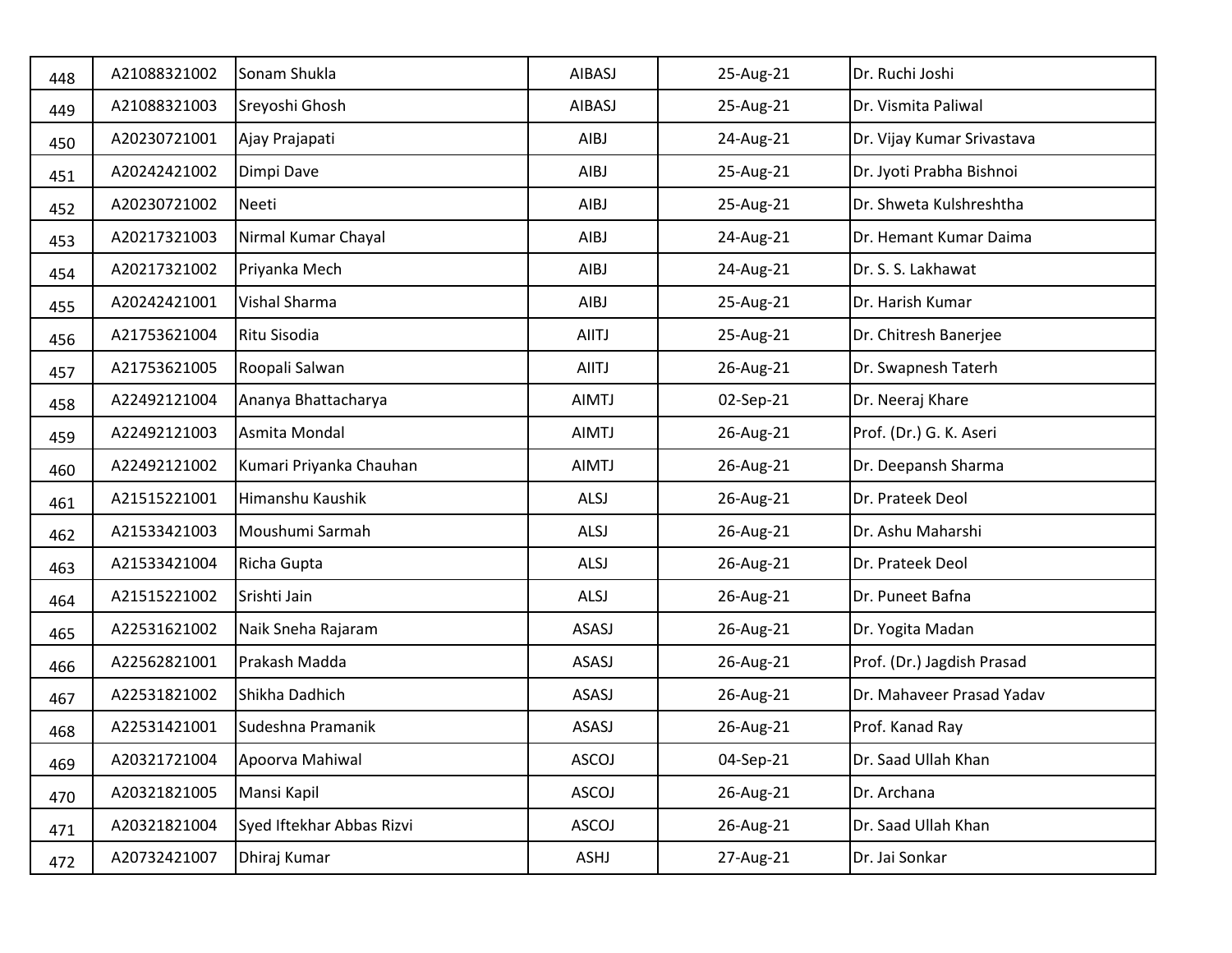| 473 | A20732421005 | Kapil Mehta             | ASHJ         | 27-Aug-21 | Dr. Yashwant Singh Rawal     |
|-----|--------------|-------------------------|--------------|-----------|------------------------------|
| 474 | A20732421006 | Nitin Sharma            | ASHJ         | 27-Aug-21 | Dr. Saurabh Sharma           |
| 475 | A21984221001 | Anshu Sharma            | <b>ASLAJ</b> | 04-Sep-21 | Dr. Rahul Tripathi           |
| 476 | A21984121004 | Pushpendra              | <b>ASLAJ</b> | 01-Sep-21 | Dr. Rahul Tripathi           |
| 477 | A21832721004 | Aayushi Sharma          | ASLJ         | 27-Aug-21 | Prof. Parul Mishra           |
| 478 | A21832721005 | Hemika                  | <b>ASLJ</b>  | 27-Aug-21 | Prof. Parul Mishra           |
| 479 | A21844321002 | Honey Sharma            | ASLJ         | 31-Aug-21 | Dr. Jaivardhan Singh Rathore |
| 480 | A21844321003 | Jay Prakash Vishwakarma | <b>ASLJ</b>  | 30-Aug-21 | Prof. Dipa Chakrabarti       |
| 481 | A21832821003 | Revathi V G             | ASLJ         | 27-Aug-21 | Prof. Parul Mishra           |
| 482 | A21844221003 | Sujata Anand            | <b>ASLJ</b>  | 30-Aug-21 | Prof. Dipa Chakrabarti       |
| 483 | A20030321016 | Gaurav Maheshwari       | ABSJ         | 28-Sep-21 | Prof. (Dr.) Amit Jain        |
| 484 | A22562821002 | Shivam Dixit            | ASASJ        | 01-Oct-21 | Prof. (Dr.) Jagdish Prasad   |
| 485 | A20030322001 | Radhika Suri            | ABSJ         | 02-Feb-22 | Yet to be alloted            |
| 486 | A20070822001 | Jigyasa Singh           | ABSJ         | 04-Feb-22 | Yet to be alloted            |
| 487 | A20007822001 | Sayeem Ulhaque Ansari   | ABSJ         | 04-Feb-22 | Yet to be alloted            |
| 488 | A20030322002 | Ravi Prakash Suthar     | ABSJ         | 05-Feb-22 | Yet to be alloted            |
| 489 | A20033222001 | Gowhar Muslim Shah      | ABSJ         | 05-Feb-22 | Yet to be alloted            |
| 490 | A20030322003 | Rajesh Kumar            | ABSJ         | 07-Feb-22 | Yet to be alloted            |
| 491 | A20030322006 | <b>Basu Vansit</b>      | ABSJ         | 07-Feb-22 | Yet to be alloted            |
| 492 | A20030322005 | Randeep Kaur            | ABSJ         | 07-Feb-22 | Yet to be alloted            |
| 493 | A20030322004 | Aakanksha Rathore       | ABSJ         | 07-Feb-22 | Yet to be alloted            |
| 494 | A22531822002 | Anjali Singh            | ASASJ        | 07-Feb-22 | Dr. Mahaveer Prasad Yadav    |
| 495 | A20030322007 | Tanushka Jangid         | ABSJ         | 07-Feb-22 | Yet to be alloted            |
| 496 | A20220622001 | Ayush Sharma            | AIBJ         | 02-Feb-22 | Dr. Hemant Kumar Daima       |
| 497 | A20217322001 | Prashant Sharma         | AIBJ         | 08-Feb-22 | Dr. Sanket Kaushik           |